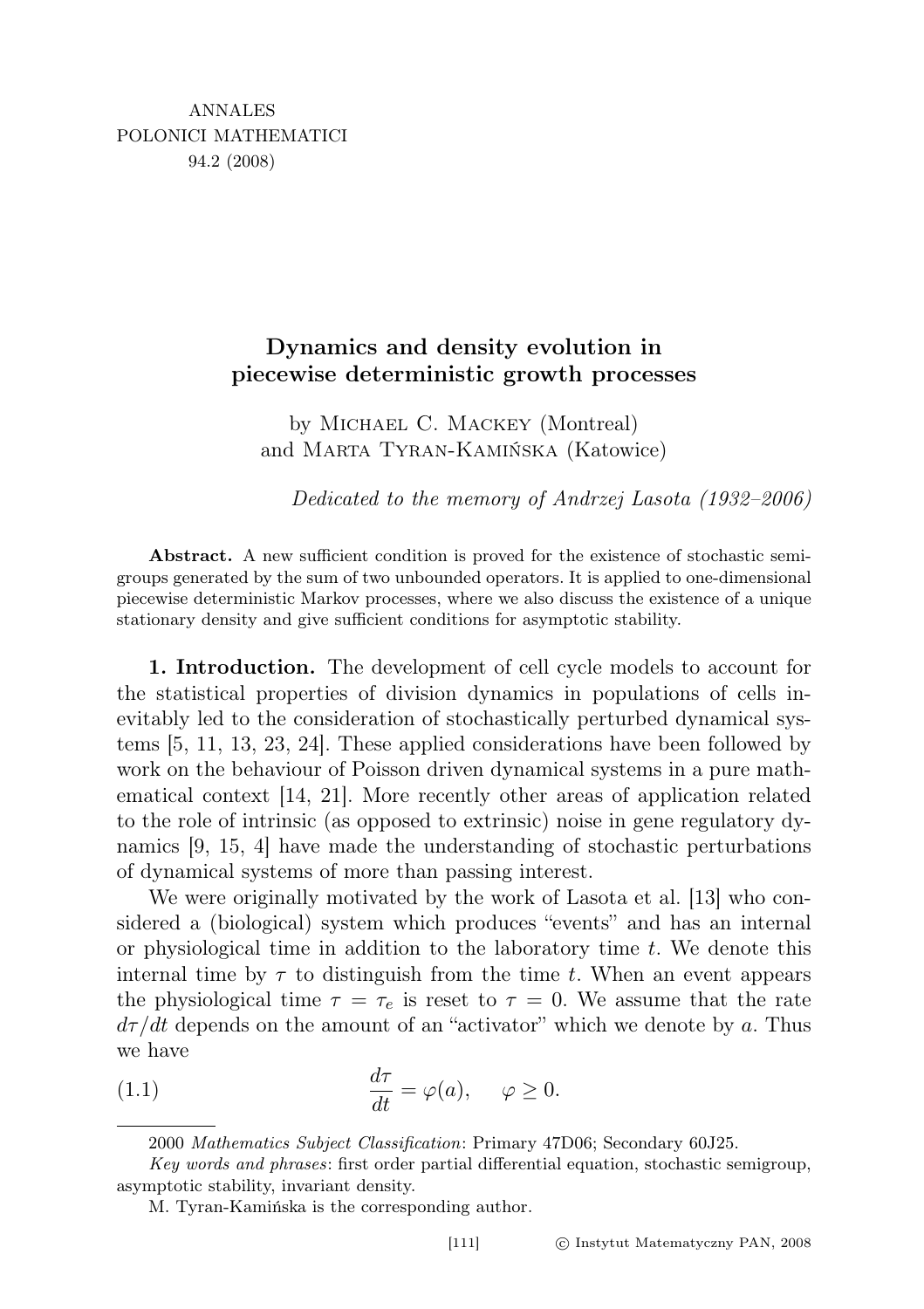The activator is produced by a dynamics described by the differential equation

$$
\frac{da}{dt} = g(a),
$$

where  $g \geq 0$  is a continuous function on an open interval that may or may not be bounded. When an event is produced at a time  $\tau_e$  and activator level  $a_e$ , then a portion  $\varrho(a_e)$  of  $a_e$  is consumed so the level of the activator after the event is then

$$
(1.3) \qquad \sigma(a_e) := a_e - \varrho(a_e).
$$

We also allow the possibility that the portion  $\rho(a_e)$  depends on an environmental or external factor so that  $\varrho$  is a function of two variables  $\varrho(a_e, \theta_e)$ , where  $\theta_e \in \Theta$  is distributed according to some probability measure  $\nu$  on  $\Theta$ . The solution of (1.2) with the initial condition  $a(0) = x$  will be denoted by

$$
a(t)=\pi_t x
$$

and we assume that it is defined for all  $t \geq 0$ . Then the solution of equation  $(1.1)$  with the initial condition  $\tau(0) = 0$  is given by

$$
\tau(t) = \int_{0}^{t} \varphi(\pi_r x) dr.
$$

It is reasonable to require that also  $\tau(t)$  is finite for all  $t \geq 0$ .

Lasota et al. [13] studied the statistical behaviour of a sequence of such events occurring at random times

$$
0 = t_0 < t_1 < \cdots < t_n < \cdots
$$

and denoted  $a_n = a(t_n)$  to find

(1.4) 
$$
a_{n+1} = T(a_n, \tau_n), \text{ where } \tau_n = \int_{t_{n-1}}^{t_n} \varphi(\pi_{s-t_{n-1}}a_{n-1}) ds
$$

were exponentially distributed independent random variables, giving a relation between successive activator levels at event occurrence and studying a discrete time system with stochastic perturbations by the  $\tau_n$ . Here we have extended these considerations to a continuous time situation by examining what happens at all times t and not merely at  $t_0, t_1, t_2, \ldots$ . Thus we arrive at a continuous time piecewise deterministic Markov process, whose sample paths between the jump times  $t_0, t_1, \ldots$  are given by the solution of (1.2) and at the jump times the state of the process is selected according to a jump stochastic kernel, which is the transition probability function for (1.3). This leads us to study evolution equations of the form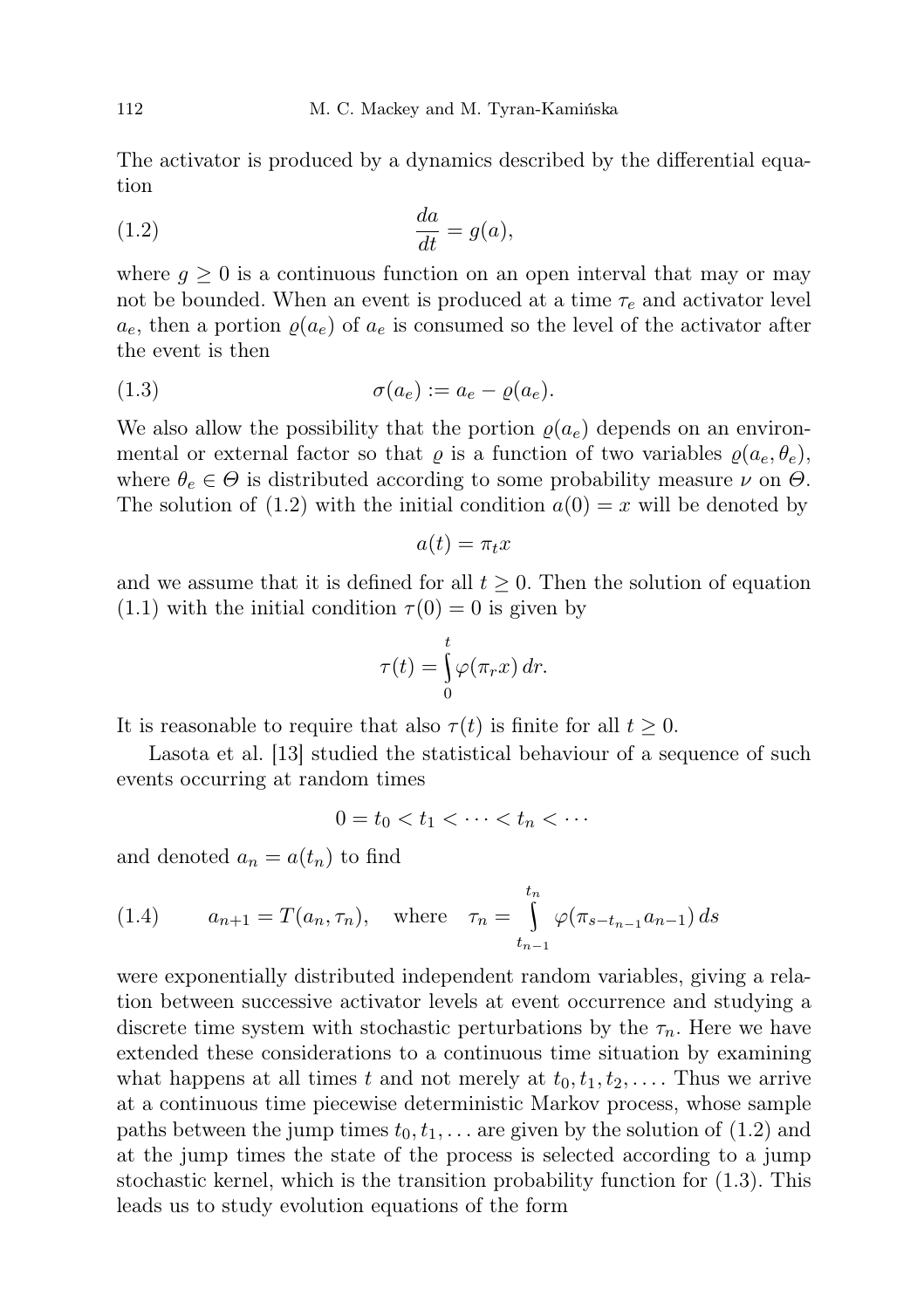(1.5) 
$$
\frac{\partial u}{\partial t} = A_0 u - \varphi u + P(\varphi u), \text{ where } A_0 u(x) = -\frac{d}{dx}(g(x)u(x)),
$$

on the space of integrable functions  $L^1$ , where P is a stochastic operator on  $L^1$  corresponding to the jump stochastic kernel and  $\varphi$  need not be bounded. We supplement (1.5) with the initial condition  $u(0) = u_0$  which is the density of the distribution of the initial amount of the activator.

Let us write

(1.6) 
$$
Au = A_0 u - \varphi u \text{ and } Cu = Au + P(\varphi u).
$$

If  $\varphi$  is unbounded then C is the sum of two unbounded operators, so the existence and uniqueness of solutions to the Cauchy problem in  $L^1$  is problematic; (1.5) may have multiple solutions [2]. We make use of perturbation results for positive semigroups on  $L^1$ -spaces which go back to [10] (see Section 3), from which it follows that the operator  $\mathcal C$  has an extension C generating a positive contraction semigroup  $\{P(t)\}_{t\geq0}$  provided that the operator A is the infinitesimal generator of a positive contraction semigroup on  $L^1$  and  $\mathcal C$ is defined on the domain of A. In general, if the closure of  $\mathcal C$  is the generator C of  $\{P(t)\}_{t\geq0}$  then the Cauchy problem is uniquely solved and  $\{P(t)\}_{t\geq0}$ is a stochastic semigroup. In Section 3 we prove a new sufficient condition for uniqueness and in Section 5 we show that if the discrete process has a strictly positive stationary density then uniqueness holds. This simplifies the analysis of (1.5) when compared with the approach in [2], and allows us to investigate both the uniqueness of solutions and their asymptotic properties.

The outline of this paper is as follows. We recall basic definitions and fundamental theorems from the theory of stochastic operators and semigroups in Section 2 and perturbation results for positive semigroups on  $L^1$ -spaces in Section 3, which closes with the proof of our main general result (Theorem 3). In Section 4 we prove that the operators  $A_0$  and A defined on suitable domains are generators. In Section 5 we show the applicability of Theorem 3 to equation  $(1.5)$  when P is an arbitrary stochastic operator and also give sufficient conditions for asymptotic stability. In Section 6 we let the operator  $P$  have a definite form that fits directly into our framework, and give several concrete examples drawn from work on the regulation of the cell cycle as well as classical integro-differential equations. In Section 7 we extend our results to the situation in which there is degradation (as opposed to growth) and illustrate their applicability using models for the stochastic regulation of gene expression.

In a companion paper [22], these and other results are placed in the general context of semigroup theory and probability theory with applications to piecewise deterministic Markov process without "active boundaries". There we also prove that if the semigroup  $\{P(t)\}_{t\geq 0}$  is stochastic then (1.5) is the corresponding evolution equation for densities of such processes.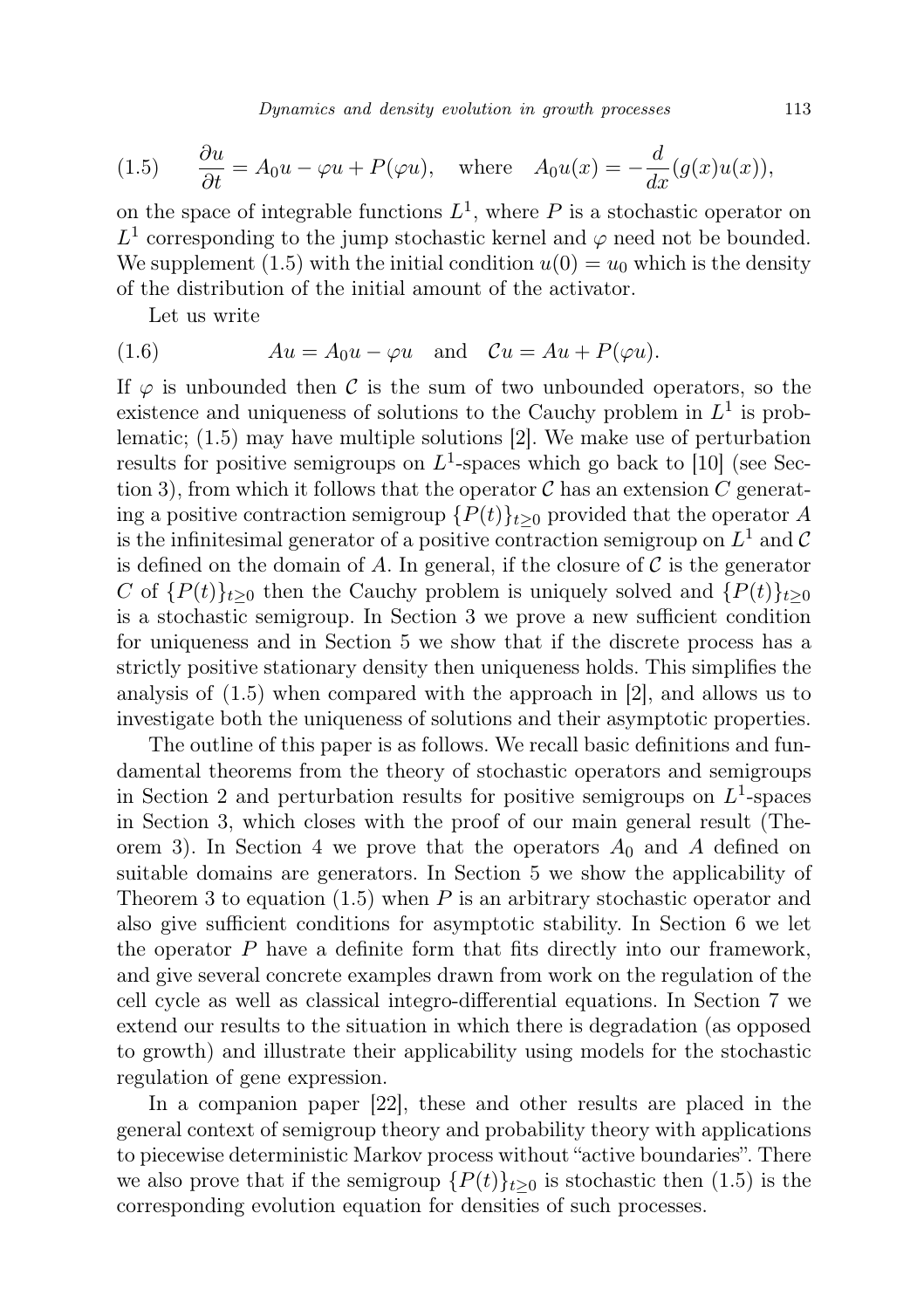2. Stochastic operators and semigroups. Let  $(E, \mathcal{E}, m)$  be a  $\sigma$ -finite measure space. We denote by  $D$  the set of all densities on  $E$ , i.e.

$$
D = \{ u \in L^1 : u \ge 0, ||u|| = 1 \},\
$$

where  $\|\cdot\|$  is the norm in  $L^1 = L^1(E, \mathcal{E}, m)$ . A linear operator  $P: L^1 \to L^1$ such that  $P(D) \subset D$  is called *stochastic* or *Markov* [12].

Let  $P: L^1 \to L^1$  be a stochastic operator. A density u is said to be invariant or stationary for P if  $Pu = u$ . We say that P overlaps supports if for every  $u, v \in D$  there is a positive integer  $n \geq 1$  such that

$$
m(\operatorname{supp} P^n u \cap \operatorname{supp} P^n v) > 0,
$$

where the support of  $u \in L^1$  is defined up to a set of measure zero by the formula supp  $u = \{x \in E : u(x) \neq 0\}$ . Note that if P overlaps supports then it can have at most one invariant density [18, proof of Corollary 1].

Let  $\mathcal{J} \colon E \times \mathcal{E} \to [0, 1]$  be a stochastic transition kernel, i.e.  $\mathcal{J}(x, \cdot)$  is a probability measure for each  $x \in E$  and the function  $x \mapsto \mathcal{J}(x, B)$  is measurable for each  $B \in \mathcal{E}$ , and let P be a stochastic operator on  $L^1$ . If

(2.1) 
$$
\int_{E} \mathcal{J}(x, B)u(x) m(dx) = \int_{B} Pu(x) m(dx) \text{ for all } B \in \mathcal{E}, u \in D(m),
$$

then  $P$  is called the *transition operator* corresponding to  $\mathcal{J}$ .

If  $\mathcal{J}(x,B) = 1_{T^{-1}(B)}(x)$  for  $x \in E, B \in \mathcal{E}$ , where  $T: E \to E$  is a *nonsingular* measurable transformation, i.e.  $m(T^{-1}(B)) = 0$  for all  $B \in \mathcal{E}$ such that  $m(B) = 0$ , then there exists a unique stochastic operator P on  $L<sup>1</sup>$ satisfying  $(2.1)$ , and it is called the Frobenius–Perron operator corresponding to T.

A stochastic operator P on  $L^1$  is called partially integral or partially kernel if there exists a measurable function  $p: E \times E \to [0, \infty)$  such that

$$
\int_{E} \int_{E} p(x, y) m(dy) m(dx) > 0 \text{ and } Pu(x) \ge \int_{E} p(x, y) u(y) m(dy)
$$

for every density u. If, additionally,

$$
\int_{E} p(x, y) m(dx) = 1, \quad y \in E,
$$

then P corresponds to the stochastic kernel

$$
\mathcal{J}(x,B) = \int_B p(y,x) \, m(dy), \quad x \in E, \, B \in \mathcal{E},
$$

and we simply say that  $P$  has kernel  $p$ .

A strongly continuous semigroup  $\{P(t)\}_{t\geq 0}$  on  $L^1$  is called a *stochastic* semigroup or Markov semigroup if  $P(t)$  is a stochastic operator for all  $t \geq 0$ . A density  $u_*$  is called *invariant* or *stationary* for  $\{P(t)\}_{t>0}$  if  $P(t)u_* = u_*$ for every  $t \geq 0$ .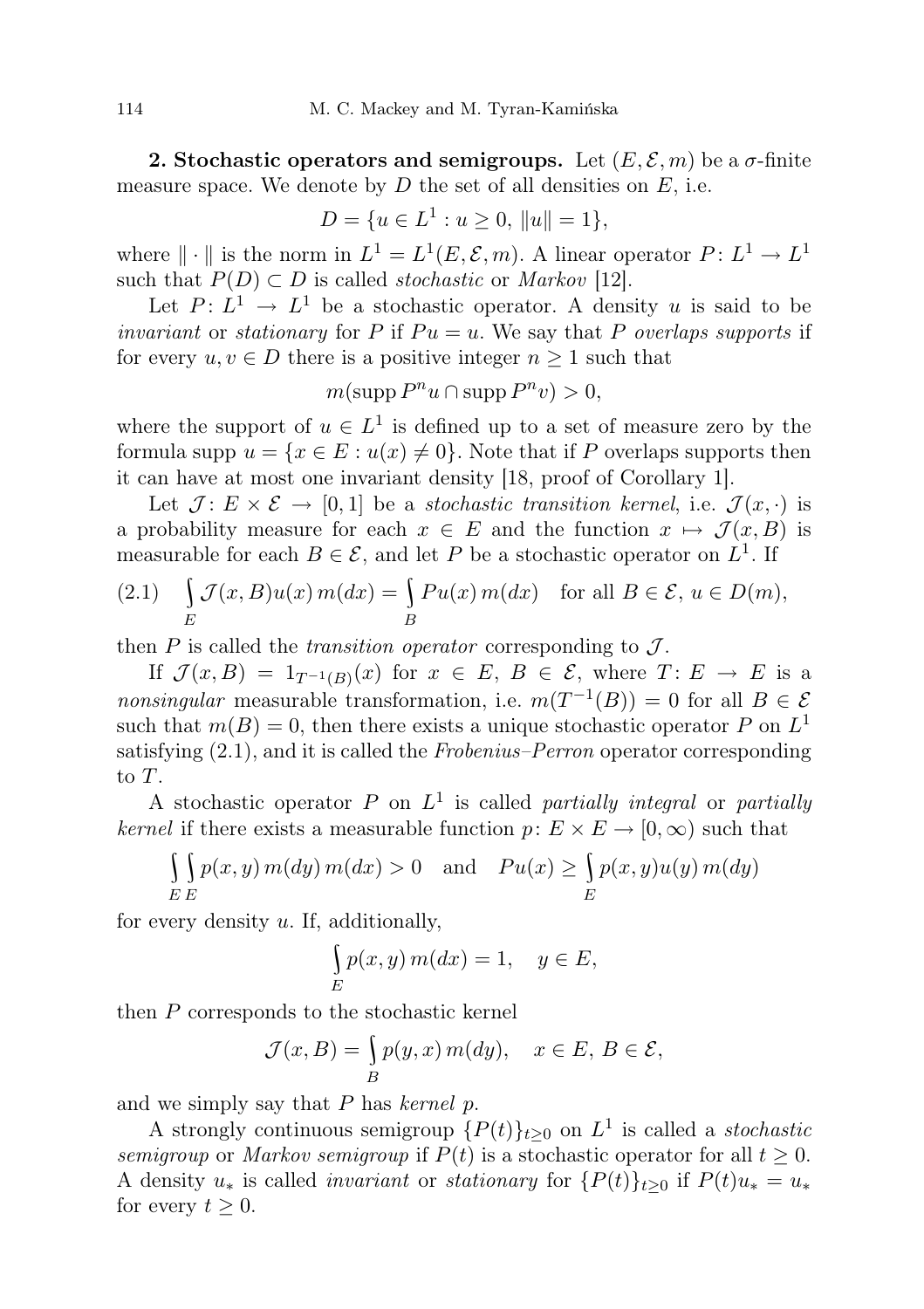A stochastic semigroup  $\{P(t)\}_{t\geq0}$  is called *asymptotically stable* if there is a stationary density  $u_*$  such that

$$
\lim_{t \to \infty} ||P(t)u - u_*|| = 0 \quad \text{for } u \in D,
$$

and it is called *partially integral* if, for some  $t_0 > 0$ , the operator  $P(t_0)$  is partially integral.

THEOREM 1 ([17]). Let  $\{P(t)\}_{t\geq 0}$  be a partially integral stochastic semigroup. Assume that the semigroup has only one invariant density  $u_*$ . If  $u_* > 0$  a.e. then the semigroup is asymptotically stable.

**3. Perturbation results in**  $L^1$ . Let  $(A_0, \mathcal{D}(A_0))$  be the infinitesimal generator of a stochastic semigroup,  $\varphi \geq 0$  be a measurable function, and

$$
L^1_{\varphi} = \left\{ u \in L^1 : \int_{E} \varphi(x) |u(x)| \, m(dx) < \infty \right\}.
$$

Let P be a stochastic operator on  $L^1$  and let the operators A and C, as given in (1.6), be defined on  $\mathcal{D}(A) \subseteq \mathcal{D}(A_0) \cap L^1_{\varphi}$ . Assume that  $(A, \mathcal{D}(A))$  is the infinitesimal generator of a positive strongly continuous contraction semigroup  $\{S(t)\}_{t\geq0}$  on  $L^1$ . Then it is known [10, 25, 1, 2] that there exists a positive strongly continuous contraction semigroup  $\{P(t)\}_{t\geq 0}$  on  $L^1$  satisfying the following:

- (1) the infinitesimal generator C of  $\{P(t)\}_{t>0}$  is an extension of C, i.e.  $\mathcal{D}(A) \subseteq \mathcal{D}(C)$  and  $Cu = Cu$  for  $u \in \mathcal{D}(A)$ ;
- (2) if  $\{\bar{P}(t)\}_{t\geq0}$  is another semigroup generated by an extension of C then  $\overline{P}(t)u \geq \overline{P}(t)u$  for all  $u \in L^1$ ,  $u \geq 0$ , i.e.  $\{P(t)\}_{t \geq 0}$  is the minimal semigroup;
- $(3)$  the generator C is characterized by

(3.1) 
$$
R(\lambda, C)u = \lim_{N \to \infty} R(\lambda, A) \sum_{n=0}^{N} (P(\varphi R(\lambda, A)))^{n} u, \quad u \in L^{1}, \lambda > 0,
$$

where  $R(\lambda, \cdot)$  is the resolvent operator;

(4) the semigroup  $\{P(t)\}_{t\geq 0}$  satisfies the equation

(3.2) 
$$
P(t)u = S(t)u + \int_{0}^{t} P(t-s)P(\varphi S(s)u) ds, \quad u \in \mathcal{D}(A).
$$

We cannot conclude, in general, that the semigroup  $\{P(t)\}_{t\geq 0}$  is stochastic [10, Example 4.3]. Discussing various conditions for this to hold has been a major objective of study [10, 25, 1, 7, 2] and leads to the following result.

THEOREM 2. If for some  $\lambda > 0$ , (3.3)  $\lim_{n \to \infty} || (P(\varphi R(\lambda, A)))^n u || = 0$  for all  $u \in L^1$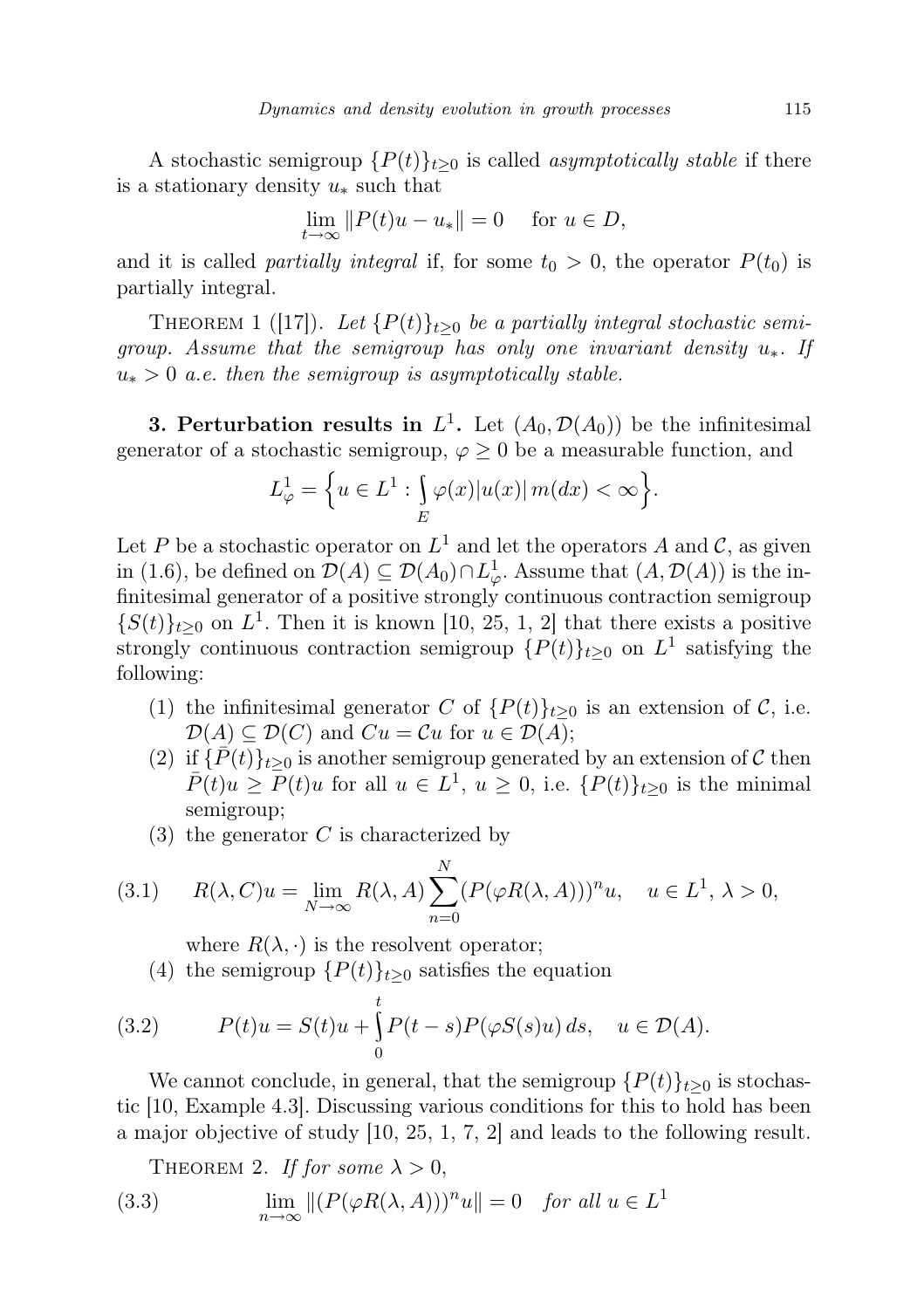then  ${P(t)}_{t>0}$  is a stochastic semigroup and its generator C is the closure of the operator  $(C, \mathcal{D}(A))$ .

We now prove our main result.

THEOREM 3. If for some  $\lambda > 0$  there is  $v \in L^1$  such that  $v > 0$  a.e. and  $P(\varphi R(\lambda, A))v \leq v$ , then condition (3.3) holds.

*Proof.* We can assume that v is a density. Set  $K_{\lambda} = P(\varphi R(\lambda, A))$ . The operator  $K_{\lambda}$  is a positive contraction. Since  $K_{\lambda}v \leq v$ , the sequence  $K_{\lambda}^nv$  is strongly convergent in  $L^1$  to a fixed point  $u_*$  of the operator  $K_\lambda$ . From [2, Theorem 4.3] it follows that  $u_* = 0$ . For any density u we have

 $0 \leq K_{\lambda}^{n} u_k \leq k K_{\lambda}^{n} v$ , where  $u_k = \min\{u, kv\}, k, n \geq 1$ .

Since  $||u_k - u|| \to 0$  as  $k \to \infty$ , this completes the proof of (3.3). ■

**4. The semigroup**  $\{S(t)\}_t>0$ . Let E be an open interval in R, bounded or unbounded,  $\mathcal{E} = \mathcal{B}(E)$  and m be the Lebesgue measure. We shall denote by  $L^1_{\text{loc}}$  the space of all Borel measurable functions on E which are integrable on compact subsets of  $E$  and by  $AC$  the space of all absolutely continuous functions on E. We assume from now on that  $E = (d_0, d_1)$ , where  $-\infty \leq$  $d_0 < d_1 \leq \infty$ ,  $g: E \to \mathbb{R}$  is a continuous strictly positive function, and  $\varphi \in L^1_{loc}$  is nonnegative. In this section we study the first order differential operators  $A_0$  and A which are meaningful for any function  $u \in L^1_{loc}$  for which  $gu \in AC$ . We will define the operators  $A_0$  and A on suitable domains  $\mathcal{D}(A_0)$  and  $\mathcal{D}(A)$  so that they are generators of corresponding semigroups as described in Section 3.

Since  $1/g, \varphi/g \in L^1_{loc}$ , we can define

(4.1) 
$$
G(x) = \int_{x_0}^{x} \frac{1}{g(z)} dz \text{ and } Q(x) = \int_{x_1}^{x} \frac{\varphi(z)}{g(z)} dz,
$$

where  $x_0 = d_0$  and  $x_1 = d_0$  when the integrals exist for all x; otherwise,  $x_0, x_1$  are any points in E. The function G is strictly monotone, continuously differentiable on E,  $G(d_0) \in \{0, -\infty\}$ , and  $G(d_1)$  is either finite or equal to  $+\infty$ . The function Q is monotone with  $Q(d_0) \in \{0, -\infty\}$  and  $Q(d_1)$  is either finite or equal to  $+\infty$ . G is invertible with  $G^{-1}$  well defined on  $G(E)$ . If  $G(E) \neq \mathbb{R}$ , then we extend  $G^{-1}$  continuously so that  $G^{-1}(\mathbb{R} \setminus G(E))$  ${d_0, d_1}$ . The formula

$$
a(t, x) = G^{-1}(G(x) + t), \quad x \in E, t \in \mathbb{R},
$$

defines a monotone continuous function in each variable with values in  $[-\infty, \infty]$  which is a solution of (1.2). If  $G(d_1) = +\infty$  then  $\pi_t x = a(t, x)$ is finite for all  $t \geq 0$ ,  $x \in E$ , and  $\pi_t(E) \subseteq E$ ,  $t \geq 0$ . In the case when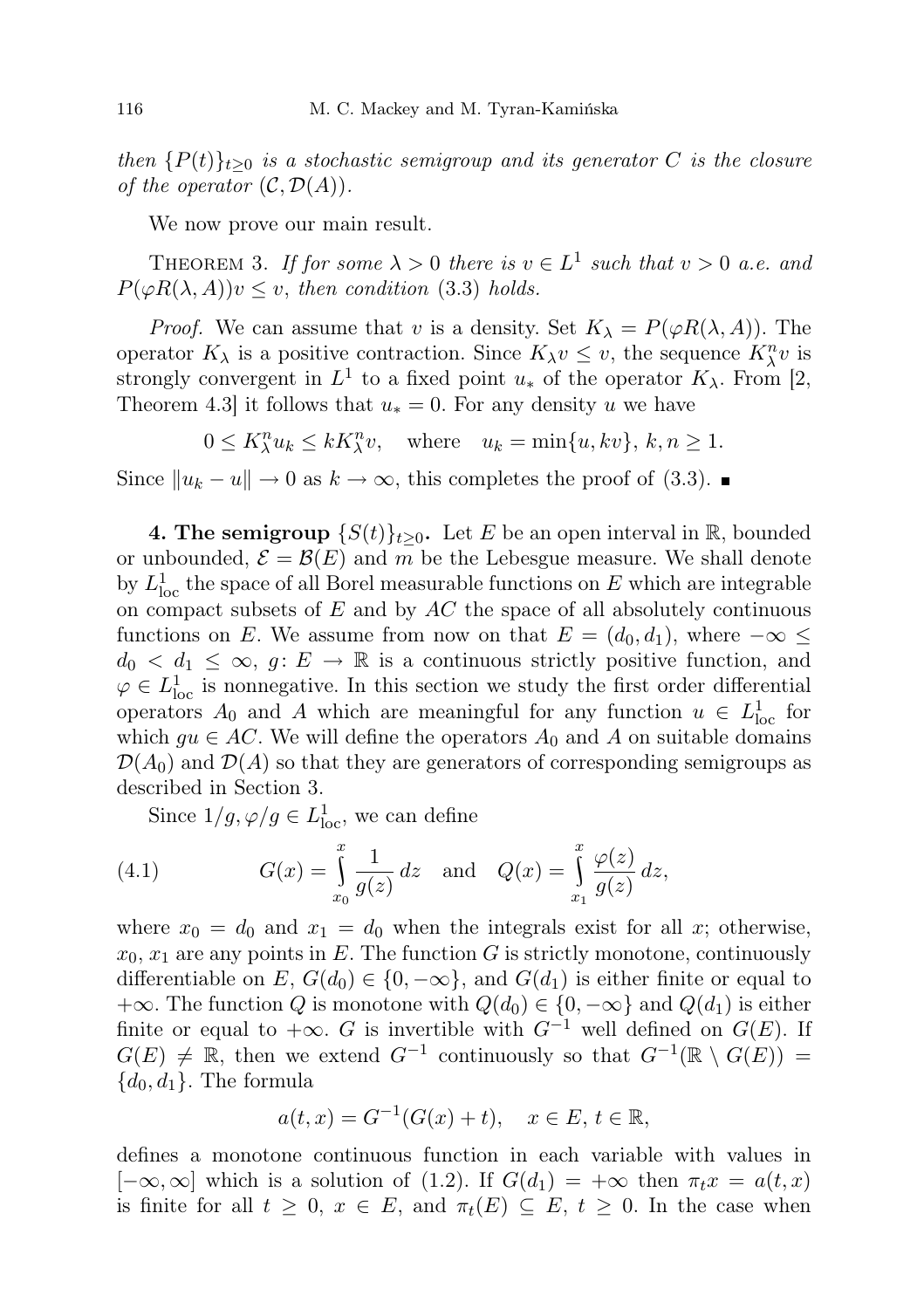$|G(d_0)| = G(d_1) = \infty$  the value  $a(t, x)$  is finite for all  $t \in \mathbb{R}$  and  $x \in E$ , so that we have, in fact, a flow  $\pi_t$  on E such that  $\pi_t(E) = E$ .

For  $t > 0$  we define the operators  $P_0(t)$  and  $S(t)$  on  $L^1$  by

(4.2) 
$$
P_0(t)u(x) = \mathbf{1}_E(\pi_{-t}x)u(\pi_{-t}x)\frac{g(\pi_{-t}x)}{g(x)}, \quad x \in E, u \in L^1,
$$

(4.3) 
$$
S(t)u(x) = e^{Q(\pi_{-t}x) - Q(x)}P_0(t)u(x), \quad x \in E, u \in L^1.
$$

THEOREM 4. If  $G(d_1) = +\infty$  then  $\{P_0(t)\}_{t>0}$  is a stochastic semigroup and  $\{S(t)\}_{t\geq 0}$  is a positive strongly continuous contraction semigroup on  $L^1$ .

*Proof.*  $P_0(t)$  is a stochastic operator because it is the Frobenius–Perron operator for the transformation  $x \mapsto \pi_t x$ . Since Q is nondecreasing and  $t \mapsto \pi_t x$  is increasing, we always have

$$
e^{Q(\pi_{-t}x)-Q(x)}\mathbf{1}_E(\pi_{-t}x)\leq \mathbf{1}_E(\pi_{-t}x).
$$

Hence  $S(t)$  is a positive contraction. To check the semigroup property observe that if  $x \in E$  and  $\pi_{-s-t}$ ,  $x \in E$ , then  $\pi_s$ ( $\pi_{-s-t}$ )  $\in E$ , by assumption, and thus  $\pi_s(\pi_{-s-t}x) = \pi_{-t}x \in E$ . Furthermore, if  $x \in E$  and  $\pi_{-t}x \in E$  then  $\pi_{-s}(\pi_{-t}x) = \pi_{-s-t}x$ . Hence

$$
\mathbf{1}_E(\pi_{-t}x)\mathbf{1}_E(\pi_{-s}(\pi_{-t}x))=\mathbf{1}_E(\pi_{-s-t}x),
$$

which shows that  $S(t)S(s)u(x) = S(s+t)u(x)$  for  $t, s \geq 0, x \in E, u \in L<sup>1</sup>$ . Finally, we must show that  $\{S(t)\}_{t>0}$  is strongly continuous. Let  $u \in C_c(E)$ , where  $C_c(E)$  is the space of continuous functions which are equal to zero near boundaries. For every  $x \in E$  and all sufficiently small  $t > 0$  we have  $\mathbf{1}_{E}(\pi_{-t}x)=1$  and  $\pi_{-t}x\to x$  as  $t\downarrow 0$ . Consequently,

$$
\lim_{t \downarrow 0} S(t)u(x) = u(x), \quad x \in E,
$$

which, by the Lebesgue dominated convergence theorem, implies

$$
\lim_{t \downarrow 0} \|S(t)u - u\| = 0.
$$

Since  $C_c(E)$  is a dense subset of  $L^1$ , this shows the strong continuity of the semigroup  $\{S(t)\}_{t>0}$ . If we take  $\varphi \equiv 0$  then  $S(t) = P_0(t)$  and we get the claim for  $\{P_0(t)\}_{t\geq 0}$ .

Now we identify the generators of the semigroups from Theorem 4. The maximal domain of  $A_0$  in  $L^1$  consists of all functions  $u \in L^1$  such that  $A_0u \in L<sup>1</sup>$ . Then the integrability of  $A_0u$  implies existence of the finite limits

(4.4) 
$$
l_0(u) := \lim_{x \downarrow d_0} g(x)u(x) \text{ and } l_1(u) := \lim_{x \uparrow d_1} g(x)u(x).
$$

A necessary condition for  $A_0$  to generate a stochastic semigroup is that the limits  $l_i$  are equal. Recall that  $u \in L^1_\varphi$  if and only if  $u \in L^1$  and  $\varphi u \in L^1$ .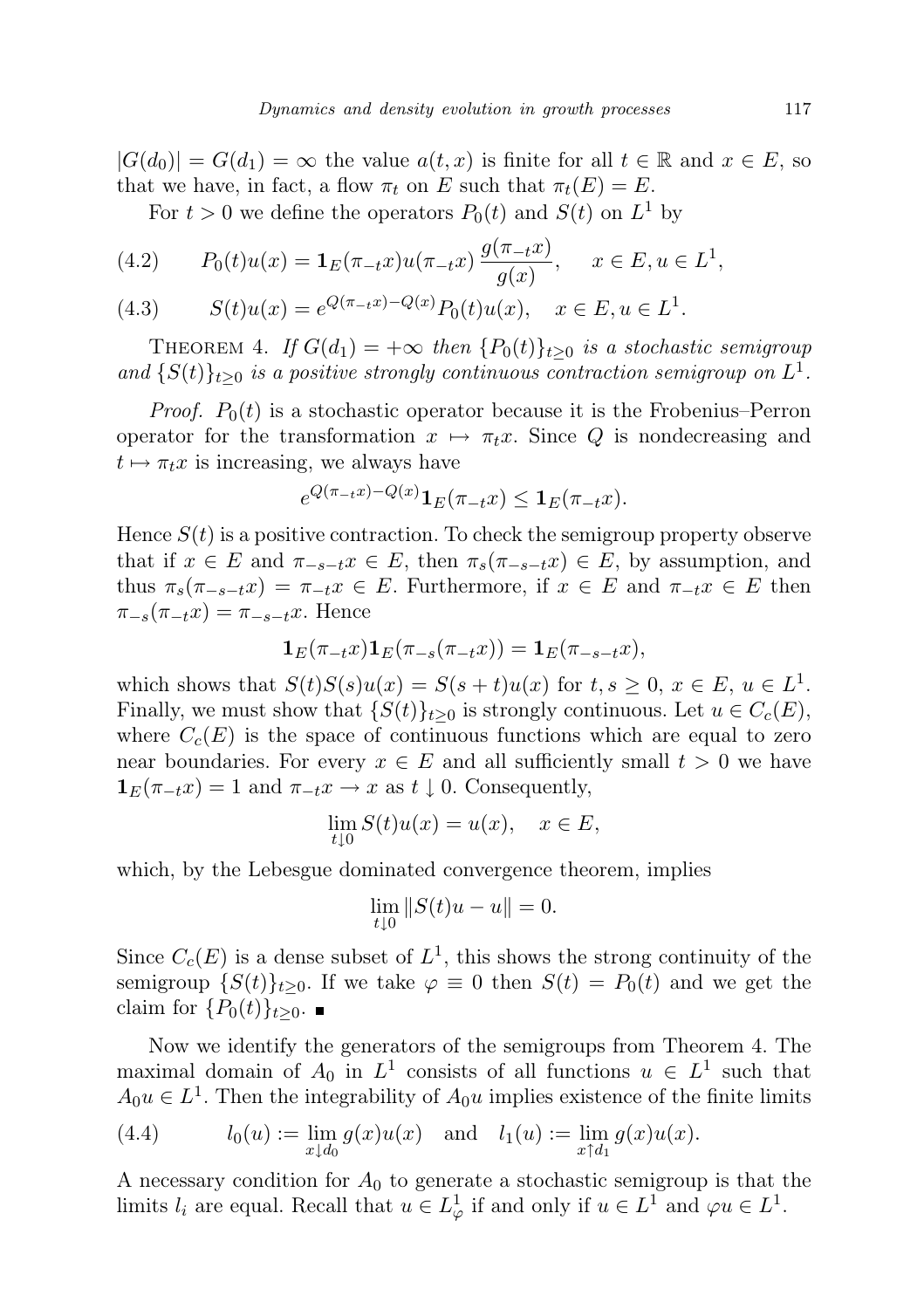THEOREM 5. If  $G(d_1) = +\infty$  then the operator  $A_0$  defined on the domain (4.5)  $\mathcal{D}(A_0) = \{u \in L^1 : gu \in AC, A_0u \in L^1, \lim_{x \downarrow d_0} g(x)u(x) = 0\}$ 

is the generator of the semigroup  $\{P_0(t)\}_{t>0}$ , and the operator A defined on  $\mathcal{D}(A) = \mathcal{D}(A_0) \cap L^1_{\varphi}$  is the generator of  $\{S(t)\}_{t \geq 0}$ .

Before we give the proof of Theorem 5 we first provide general properties of the operator A. Let  $\lambda > 0$ . Define the function  $r_{\lambda} : E \times E \to [0, \infty)$  by

(4.6) 
$$
r_{\lambda}(x, y) = \mathbf{1}_{(d_0, x)}(y) \frac{e^{Q_{\lambda}(y) - Q_{\lambda}(x)}}{g(x)}, \text{ where } Q_{\lambda}(z) = \lambda G(z) + Q(z),
$$

and the positive linear operator  $R_{\lambda} : L^1 \to L^1$  by

(4.7) 
$$
R_{\lambda}v(x) = \int_{d_0}^{d_1} r_{\lambda}(x, y)v(y) dy.
$$

LEMMA 1. Let  $\lambda > 0$ . The operator  $R_{\lambda}$  satisfies

$$
\lambda ||R_{\lambda}v|| \le ||v||, \quad v \in L^1.
$$

For every  $v \in L^1$  we have  $gR_\lambda v \in AC$  and the function  $u = R_\lambda v$  is a particular solution in  $L^1$  of the equation

(4.8) λu − Au = v.

*Proof.*  $R_{\lambda}$  is an integral operator with nonnegative measurable kernel  $r_{\lambda}$ . Observe that

$$
\lambda r_{\lambda}(x,y) \leq \mathbf{1}_{(d_0,x)}(y) \frac{\lambda}{g(x)} e^{\lambda(G(y)-G(x))} \quad \text{ for } x, y \in E.
$$

Thus for every  $y \in E$  we have

$$
\lambda \int_{d_0}^{d_1} r_\lambda(x, y) dx \le 1 - e^{-\lambda(G(d_1) - G(y))} \le 1,
$$

because  $G(d_1) \ge G(y)$ , showing  $\lambda || R_\lambda || \le 1$ . Since  $e^{-Q} \in AC$ , we can write

$$
Au(x) = -e^{-Q(x)} \frac{d}{dx} (g(x)u(x)e^{Q(x)})
$$

for all u such that  $gu \in AC$ . We have

$$
g(x)R_{\lambda}v(x) = e^{-Q_{\lambda}(x)} \int_{d_0}^{x} e^{Q_{\lambda}(y)} v(y) dy
$$

and  $Q_{\lambda}(y) \leq Q_{\lambda}(\alpha)$  for every  $y \leq \alpha < d_1$ , thus the function  $e^{Q_{\lambda}}v$  is integrable on intervals  $(d_0, \alpha]$  for every  $\alpha < d_1$ . Hence,  $gR_\lambda v \in AC$  and  $R_\lambda v$ satisfies  $(4.8)$ .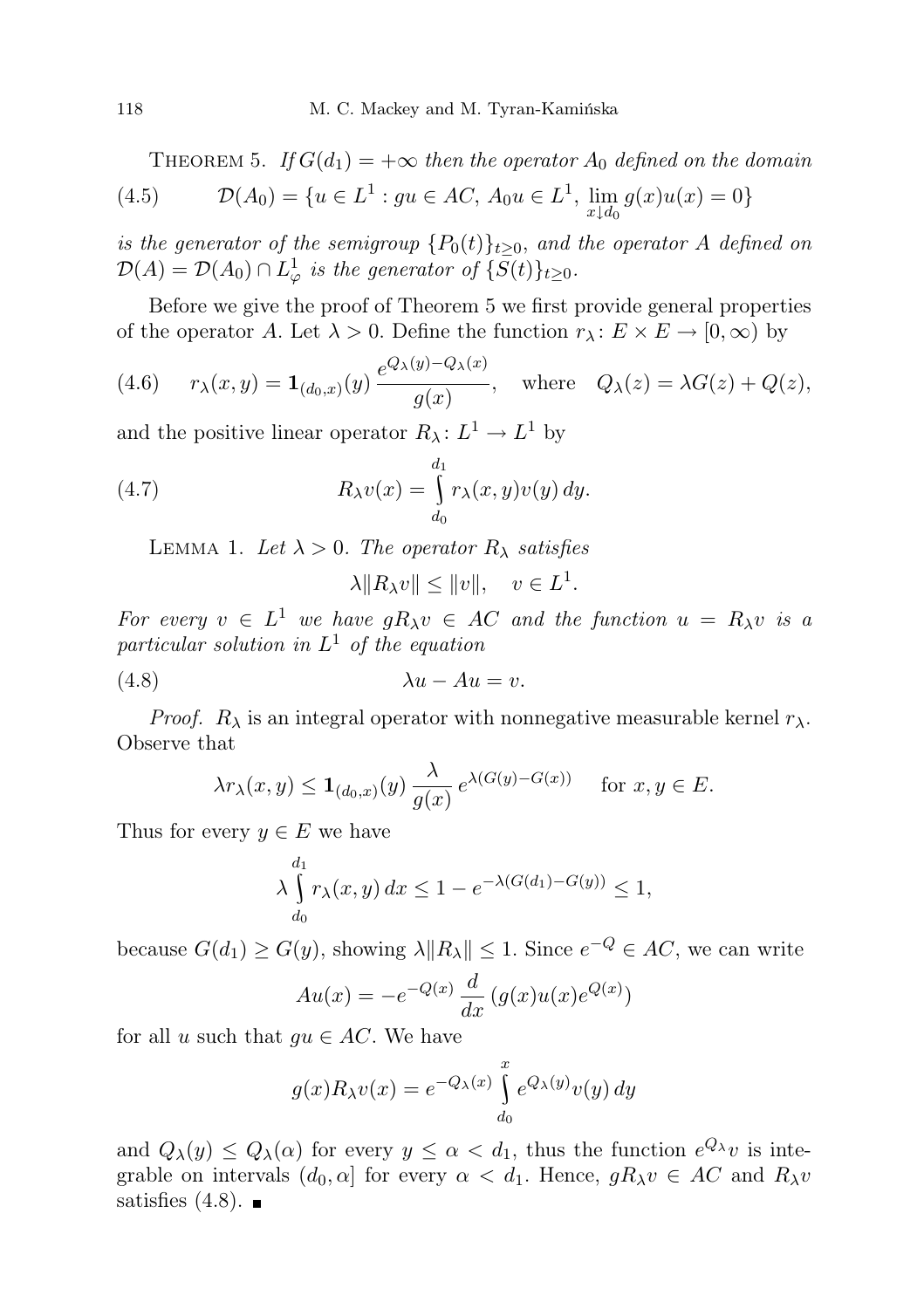LEMMA 2. If  $Q_{\lambda}(d_1) = +\infty$  then  $R_{\lambda}(L^1) \subseteq \mathcal{D}(A)$  and  $R_{\lambda}(\lambda u - Au) = u$  for  $u \in \mathcal{D}(A)$ .

*Proof.* First we show that  $R_{\lambda}(L^1) \subseteq \mathcal{D}(A)$ . Let  $v \in L^1$ . Then  $gR_{\lambda}v \in$ AC,

$$
|g(x)R_{\lambda}v(x)| \leq \int_{d_0}^{d_1} |g(x)r_{\lambda}(x,y)| \, |v(y)| \, dy \quad \text{for } x \in E,
$$

and  $|g(x)r_{\lambda}(x,y)| \leq \mathbf{1}_{(d_0,x)}(y)$  for all  $x, y \in E$ . From the definition of  $r_{\lambda}$  and the assumption  $Q_{\lambda}(d_1) = +\infty$  it follows that

$$
\lim_{x \to d_i} |g(x)r_\lambda(x,y)| = 0 \text{ for } y \in E.
$$

By the Lebesgue dominated convergence theorem,  $l_i(R_\lambda v) = 0$ ,  $i = 0, 1$ , for all  $v \in L^1$ . Since  $|v| \in L^1$ , the function  $R_\lambda |v|$  is a particular solution of

$$
(\lambda + \varphi)R_{\lambda}|v| = |v| + A_0(R_{\lambda}|v|)
$$

and  $l_i(R_\lambda|v|) = 0$  for  $i = 0, 1$ . Hence

$$
\int_{d_0}^{d_1} (\lambda + \varphi(x)) R_\lambda |v|(x) dx = \int_{d_0}^{d_1} |v(x)| dx,
$$

which shows that  $\|\varphi R_\lambda|v\| < \infty$  and  $R_\lambda v \in L^1_\varphi$ . Finally, from (4.8) it follows that

$$
A_0(R_\lambda v) = (\lambda + \varphi)R_\lambda v - v \in L^1.
$$

Now let  $u \in \mathcal{D}(A)$  and  $v := \lambda u - Au$ . Since  $u \in L^1_{\varphi}$  and  $A_0 u \in L^1$ , we have  $v \in L^1$  and  $R_\lambda v \in \mathcal{D}(A)$ . Hence  $w := u - R_\lambda v \in \mathcal{D}(A)$  and  $Aw = \lambda w$ . The general solution  $w$  of this equation is of the form

$$
w(x) = c \frac{e^{-Q_{\lambda}(x)}}{g(x)}, \quad x \in E,
$$

where  $c$  is a constant. Thus

$$
g(x)(u(x) - R_\lambda v(x)) = ce^{-Q_\lambda(x)} \text{ for } x \in E.
$$

If  $|Q(d_0)| = +\infty$  and  $c \neq 0$ , then  $ce^{-Q_{\lambda}}(\lambda + \varphi)/g$  is not integrable, which contradicts  $u - R_\lambda v \in \mathcal{D}(A)$  and implies that  $c = 0$ . If  $Q_\lambda(d_0) = 0$  then  $l_0(u - R_\lambda v) = c$ , which also gives  $c = 0$  and shows that  $u = R_\lambda v$ .

*Proof of Theorem 5.* Since  $G(d_1) = +\infty$ , the assumptions of Lemma 2 hold even when  $\varphi = 0$ . Thus it is enough to show that  $(A, \mathcal{D}(A))$  is the generator of  $\{S(t)\}_{t\geq 0}$ . Observe that  $L^1 = \text{Im}(\lambda - A)$ , by Lemma 2. Since (4.8) has a unique solution  $u = R_{\lambda}v$ , we have  $R_{\lambda} = (\lambda - A)^{-1}$  for  $\lambda > 0$  and

$$
\|\lambda u - Au\| = \|v\| \ge \lambda \|R_\lambda v\| = \lambda \|u\| \text{ for } u \in \mathcal{D}(A).
$$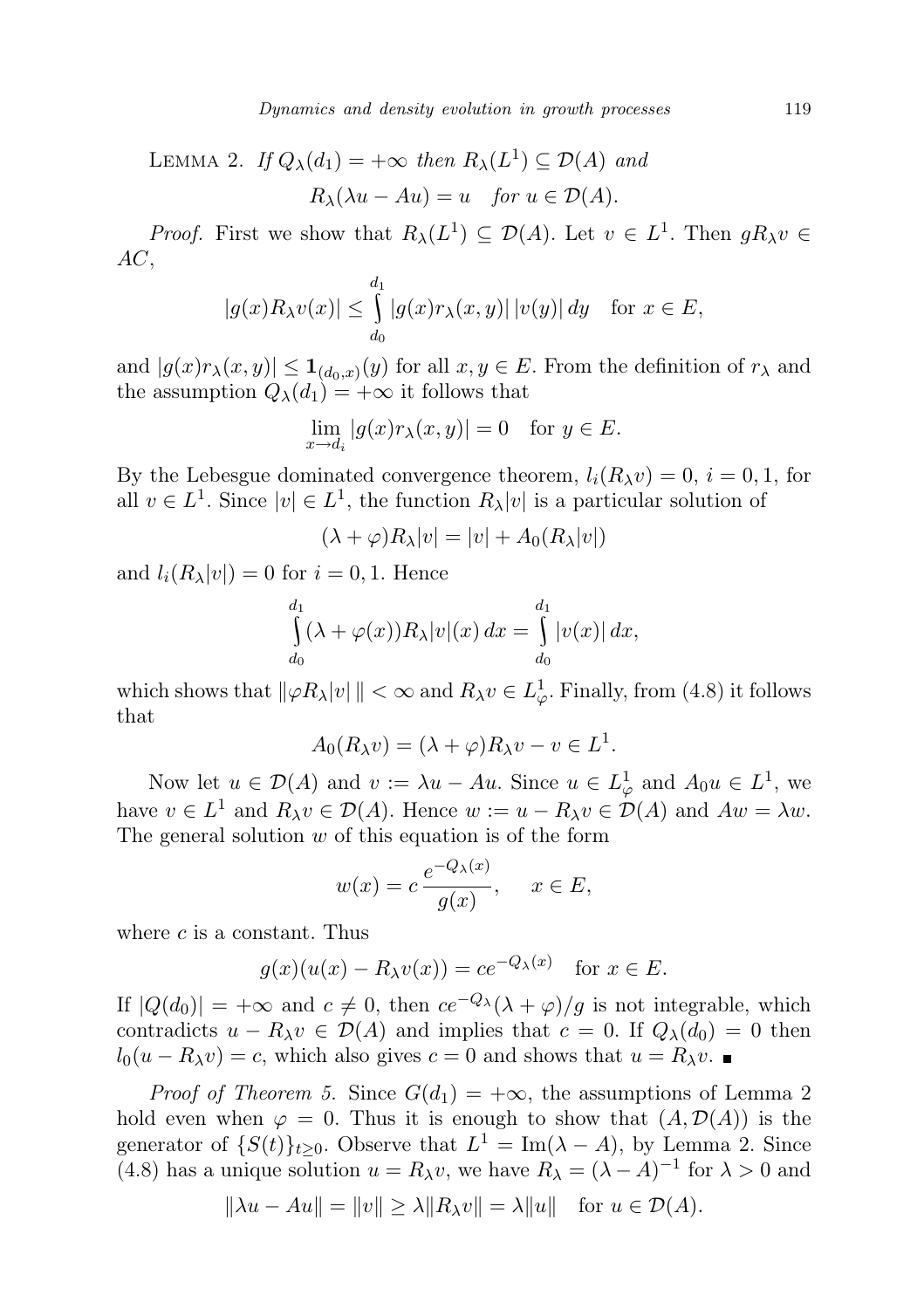The operator  $\lambda R_{\lambda}$  is a positive contraction. By the Hille–Yosida theorem, the operator A is a generator of a positive contraction semigroup. Let  $A$  be the generator of the semigroup  $\{S(t)\}_{t>0}$ . It remains to prove that  $\mathcal{A} = A$ .

First, we will show that

$$
R(\lambda, \mathcal{A})v = R_{\lambda}v \quad \text{for } v \in C_c(E), v \ge 0.
$$

Let  $v \in C_c(E)$ ,  $v \geq 0$ . We have

$$
R(\lambda, \mathcal{A})v = \lim_{t \to \infty} \int_{0}^{t} e^{-\lambda s} S(s)v \, ds,
$$

where the integral is an element of  $L^1$  such that

$$
\Big(\int_{0}^{t} e^{-\lambda s} S(s)v ds\Big)(x) = \int_{0}^{t} e^{-\lambda s} S(s)v(x) ds.
$$

Let  $x \in E$  and  $t > 0$ . Define  $s_*(x) = \sup\{s > 0 : \pi_{-s}x \in E\}$  and note that  $\pi_{-s_*(x)}x = d_0$ . Making use of the formula for  $S(t)v$  and the fact that  $G(\pi_{-s}x) = G(x) - s$  when  $\pi_{-s}x \in E$  leads to

$$
\int_{0}^{t} e^{-\lambda s} S(s) v(x) ds = \int_{0}^{t \wedge s_*(x)} e^{Q_{\lambda}(\pi_{-s}x) - Q_{\lambda}(x)} \frac{v(\pi_{-s}x)g(\pi_{-s}x)}{g(x)} ds.
$$

By a change of variables, we obtain

$$
\left|\int_{0}^{t} e^{-\lambda s} S(s)v(x) ds - R_{\lambda}v(x)\right| \leq \frac{1}{g(x)} e^{-Q_{\lambda}(x)} w(t, x),
$$

where

$$
w(t,x) = \begin{cases} \int_{d_0}^{\pi_{-t}x} e^{Q_{\lambda}(z)} v(z) dz & \text{if } t < s_*(x), \\ 0 & \text{if } t \ge s_*(x). \end{cases}
$$

We have  $w(t, x) \downarrow 0$  as  $t \uparrow \infty$ , thus

$$
\lim_{t \to \infty} \left\| \int_0^t e^{-\lambda s} S(s) v \, ds - R_\lambda v \right\| = 0.
$$

Since  $C_c(E)$  is a dense subset of  $L^1$  and both operators  $\lambda R(\lambda, \mathcal{A})$  and  $\lambda R_{\lambda}$ are positive contractions, they are identical. This shows that  $\mathcal{D}(\mathcal{A}) = \mathcal{D}(\mathcal{A})$ and  $(\lambda - A)u = (\lambda - A)u$  for  $u \in \mathcal{D}(A)$ , which completes the proof.  $\blacksquare$ 

REMARK 1. Observe that if  $G(d_0) = -\infty$  then the domain of  $A_0$  is

$$
\mathcal{D}(A_0) = \{ u \in L^1 : gu \in AC, A_0 u \in L^1 \}.
$$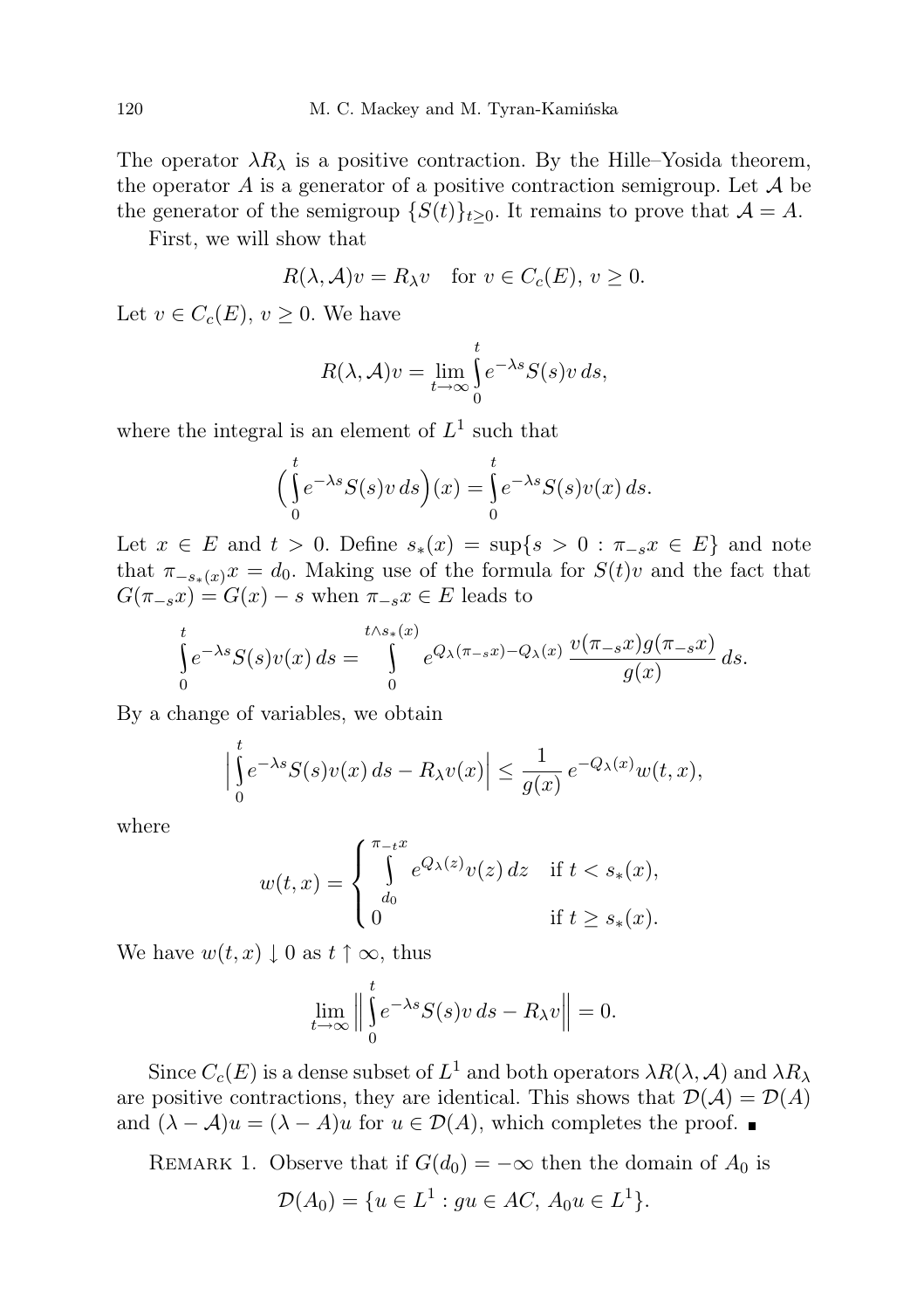**5.** Asymptotic properties. In this section we assume that  $q > 0$  and  $G(d_1) = +\infty$ . Let  $P: L^1 \to L^1$  be a stochastic operator and let C be the operator

$$
\mathcal{C}u(x) = -\frac{d}{dx}\left(g(x)u(x)\right) - \varphi(x)u(x) + P(\varphi u)(x), \quad x \in (d_0, d_1),
$$

defined on  $\mathcal{D}(A) = \mathcal{D}(A_0) \cap L^1_{\varphi}$  with  $\mathcal{D}(A_0)$  as in (4.5). By Section 3, it follows from Theorems 4 and 5 that there is a positive, strongly continuous, contraction semigroup  $\{P(t)\}_{t\geq 0}$  on  $L^1$  whose generator is an extension of the operator  $(C, \mathcal{D}(A))$ . In this section we give sufficient conditions for  $\{P(t)\}_{t\geq 0}$ to be a stochastic semigroup and study its asymptotic properties.

Define the operator  $R_0$  on  $\mathcal{D}(R_0) = \{v \in L^1 : R_0 v \in L^1\}$  by

$$
R_0v(x) = \int_{d_0}^{d_1} r_0(x, y)v(y) dy, \quad \text{where} \quad r_0(x, y) = \mathbf{1}_{(d_0, x)}(y) \frac{1}{g(x)} e^{Q(y) - Q(x)}.
$$

In general,  $R_0$  may be an unbounded operator. We have

$$
\varphi(x)R_0v(x) = \int_{d_0}^{d_1} \varphi(x)r_0(x,y)v(y) dy
$$

for every  $v \in \mathcal{D}(R_0)$ . Since Q is nondecreasing,

$$
\int_{d_0}^{d_1} \varphi(x) r_0(x, y) dx = \int_{y}^{d_1} \frac{\varphi(x)}{g(x)} e^{Q(y) - Q(x)} dx = 1 - e^{Q(y) - Q(d_1)} \le 1
$$

for every  $y \in E$ . Thus the operator  $\varphi R_0$  can be uniquely extended, with the same formula, to a positive contraction on  $L^1$ . Observe that  $\varphi R_0$  is stochastic if and only if  $Q(d_1) = +\infty$ .

Define the operator  $K$  by

(5.1) 
$$
Ku = P(\varphi R_0)u \text{ for } u \in L^1.
$$

Since P is a stochastic operator, K is stochastic if and only if  $Q(d_1) = +\infty$ .

THEOREM 6. Assume that  $Q(d_1) = +\infty$ .

If the operator K has an invariant density  $v_* > 0$  a.e. then  $\{P(t)\}_{t>0}$ is a stochastic semigroup. Moreover, if  $\{P(t)\}_{t\geq0}$  is partially integral and  $R_0v_* \in L^1$  then  $\{P(t)\}_{t\geq 0}$  is asymptotically stable with invariant density  $u_* = R_0 v_*/||R_0 v_*||.$ 

Conversely, if  $\{P(t)\}_{t>0}$  has an invariant density  $u_* \in \mathcal{D}(A)$  then the density  $P(\varphi u_*)/||\varphi u_*||$  is invariant for the operator K.

*Proof.* The operator  $R_1 = R(1, A)$  as defined in (4.7) satisfies  $(\varphi R_1)u \leq$  $(\varphi R_0)u$  for every density u, which is due to the fact that  $\varphi \geq 0$  and  $r_1 \leq r_0$ . Since P is a positive operator, we have  $P(\varphi R(1,A))v_* \leq v_*$  and  $\{P(t)\}_{t>0}$ is a stochastic semigroup, by Theorems 3 and 2. Now let  $C$  be the generator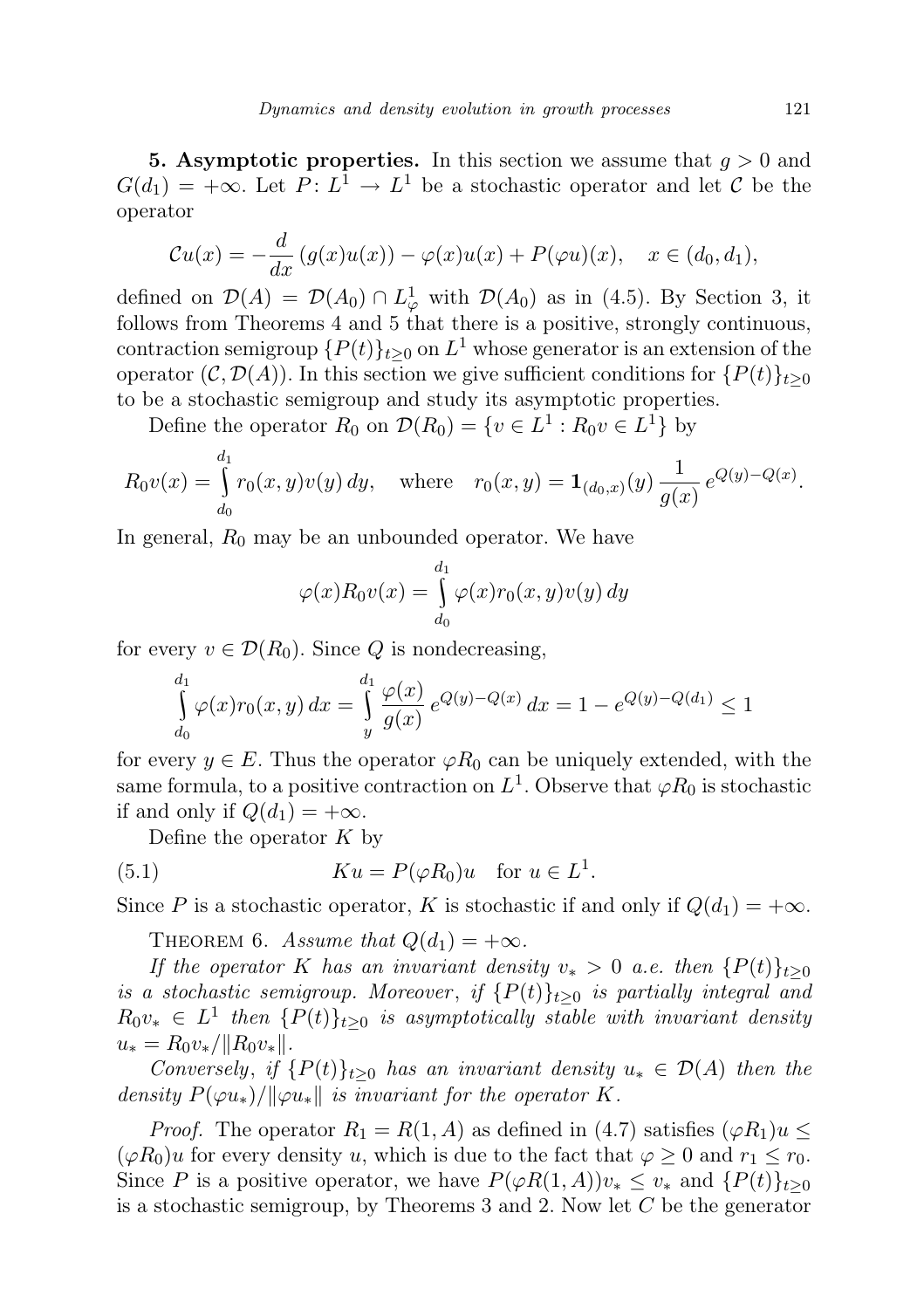of  ${P(t)}_{t>0}$ . From (3.1) it follows that  $R(1, C)u \ge R_1u$  for every density u. Since there is a  $b(u) \in E$  such that  $R_1u(x) > 0$  for  $x \ge b(u)$ , the stochastic operator  $R(1, C)u$  overlaps supports. Recall that  $u_*$  is a stationary density for the semigroup  $\{P(t)\}_{t\geq 0}$  if and only if  $u_* \in \mathcal{D}(C)$  and  $Cu_* = 0$ . We have

$$
v_* = P(\varphi R_0)v_* = ||R_0v_*||P(\varphi u_*).
$$

It is easily seen that  $u_* \in \mathcal{D}(A)$  and  $Au_* = -v_* / ||R_0v_*||$ . Hence  $Cu_* = 0$ and Theorem 1 applies.

Finally, suppose that  $P(t)u_* = u_*$  for all  $t \geq 0$  with  $u_* \in \mathcal{D}(A)$ . Since  $\mathcal{D}(A) \subset L^1_\varphi$  and  $Cu_* = Au_* + P(\varphi u_*)$ , we obtain  $-Au_* = P(\varphi u_*)$ . Thus  $v := P(\varphi u_*) \in L^1$  and  $Kv = P(\varphi R_0 v) = -P(\varphi R_0 A u_*)$ . It is easily seen that  $R_0Au_* = -u_*$  and we recover the claim.  $\blacksquare$ 

REMARK 2. Observe that when  $\varphi(x) \geq b > 0$  for all x, then the operator  $R_0$  is bounded, thus  $R_0 = R(0, A) = -A^{-1}$  and  $R_0v_*$  is integrable. Moreover, if  $\varphi$  is a constant function,  $\varphi \equiv b$ , then  $(C, \mathcal{D}(A))$  is the generator of  ${P(t)}_{t>0}$ , by the Phillips perturbation theorem, and  $K = P(bR(b, A_0)).$ In that case, the relation between the invariant densities for the operator K and the semigroup  $\{P(t)\}_{t>0}$  are a consequence of the equation  $\mathcal{C}u_* = 0$ which is now  $A_0 u_* - b u_* + b P u_* = 0$  (see also [14]).

General sufficient conditions for existence of invariant densities for stochastic operators have been summarized by [12, Section 5] and [20]. We now discuss when a stochastic semigroup  $\{P(t)\}_{t>0}$  is partially integral. Let P be the transition operator corresponding to a stochastic kernel  $\mathcal J$ . If there is a Borel measurable function  $p: E \times E \to [0, \infty)$  such that

$$
\iint\limits_{E} p(x, y)\varphi(y) dy dx > 0 \text{ and } \mathcal{J}(x, B) \ge \iint\limits_{B} p(y, x) dy, B \in \mathcal{B}(E),
$$

then  $\{P(t)\}_{t>0}$  is partially integral [17, 19]. Now, if P is the Frobenius– Perron operator corresponding to a nonsingular transformation  $\sigma: E \to E$ then  $\mathcal{J}(x, B) = \mathbf{1}_B(\sigma(x)), x \in E, B \in \mathcal{B}(E)$ , and we have the following result.

PROPOSITION 1 ([17, 19]). Let  $\sigma: E \to E$  be continuously differentiable with  $\sigma'(x) \neq 0$  for almost every  $x \in E$  and P be the Frobenius–Perron operator corresponding to  $\sigma$ . Assume that the semigroup  $\{P(t)\}_{t\geq0}$  is stochastic. If there is  $\bar{x} \in E$  such that  $\varphi$  is continuous at  $\bar{x}$ ,  $\varphi(\bar{x}) > 0$ , and  $g(\sigma(\bar{x})) \neq \sigma'(\bar{x})g(\bar{x})$  then  $\{P(t)\}_{t\geq 0}$  is partially integral.

6. Specific examples. As mentioned in the introduction, we were originally motivated by the work of Lasota et al. [13] who, in turn, were trying to understand the experimentally observed asymptotic properties of cell property densities in cellular populations in a growth phase. This led, naturally,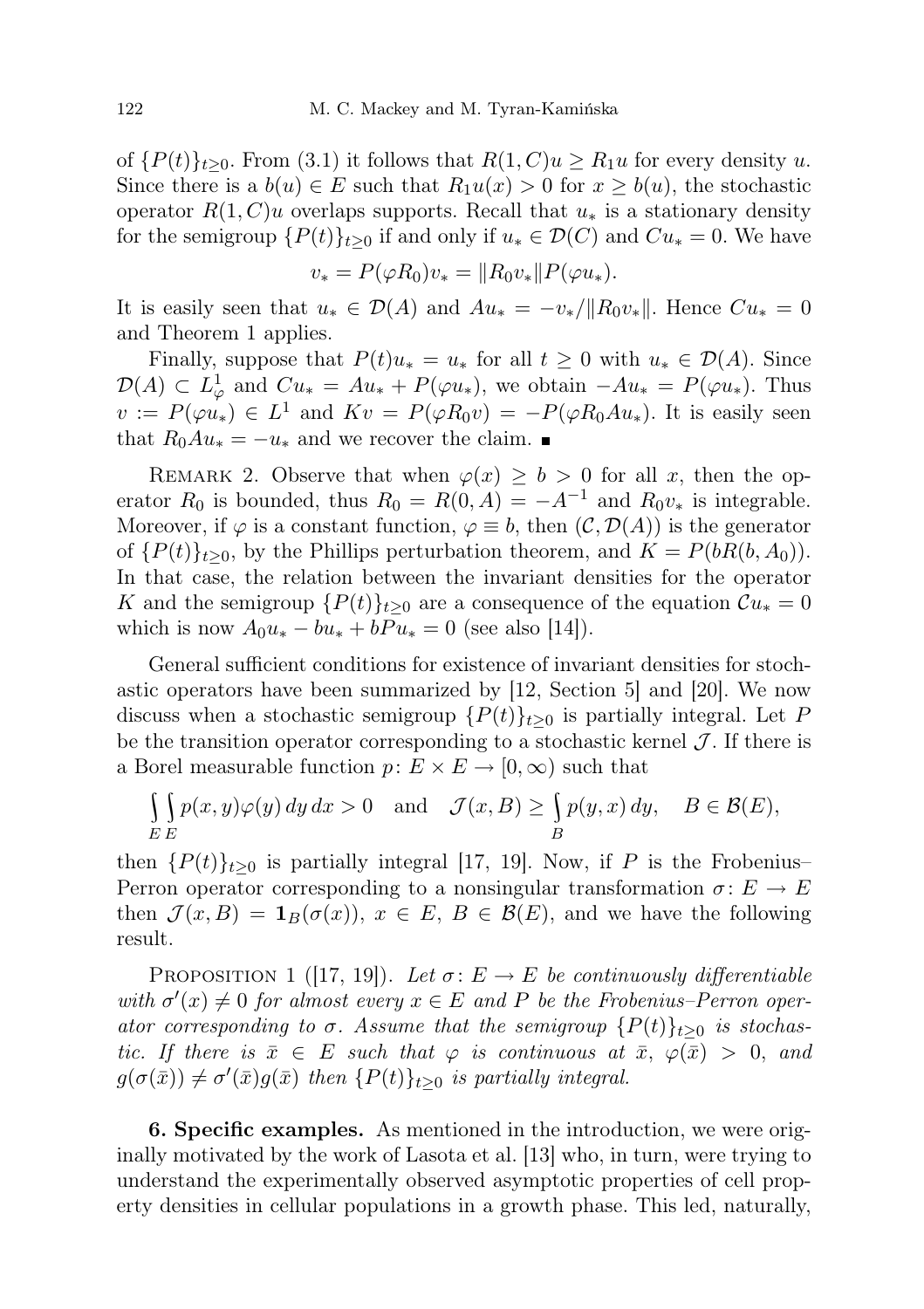to a consideration of dynamics such that  $g > 0$  for  $x \in (d_0, d_1)$  as considered in Sections 4 and 5, and there are a number of concrete situations in this category to which we can apply our results. This section illustrates some of these. Several of the examples are drawn from the field of cell cycle kinetics, while others illustrate the necessity of certain assumptions.

Suppose first that the reset function is given by  $\sigma(x) = x - \rho(x)$ , where  $\rho$ is a continuously differentiable function with  $\rho'(x) < 1$ . Then the transition operator P is of the form  $Pu(x) = \lambda'(x)u(\lambda(x))1_E(\lambda(x))$ , where  $\lambda(x)$  $\sigma^{-1}(x)$  is the inverse of  $\sigma$ , and we have the evolution equation

$$
\frac{\partial u(t,x)}{\partial t} = -\frac{\partial (g(x)u(t,x))}{\partial x} - \varphi(x)u(t,x) + u(t,\lambda(x))\varphi(\lambda(x))\lambda'(x)1_E(\lambda(x)).
$$

If  $Q(d_1) = \infty$  then the stochastic operator K as defined in (5.1) is of the form

(6.1) 
$$
Ku(x) = \lambda'(x) \frac{\varphi(\lambda(x))}{g(\lambda(x))} \mathbf{1}_{(d_0,d_1)}(\lambda(x)) \int_{d_0}^{\lambda(x)} e^{Q(y) - Q(\lambda(x))} u(y) dy,
$$

which is the transition operator corresponding to (1.4), where  $T(a, \tau)$  =  $\sigma(Q^{-1}(Q(a)+\tau)).$ 

Example 1. Lasota and Mackey [11] considered a very general cell cycle model for the evolution of the distribution of "mitogen" at cell birth in which g was a  $C^1$  function on  $[0, 2l)$  such that  $g(x) > 0$  for  $x > 0$  and  $G(2l) = \infty$ , where l is finite or not. Further,  $\varphi$  was a continuous function on [0, 2l) such that  $\varphi(0) = 0$ ,

$$
\liminf_{x \to 2l} \varphi(x) > 0 \quad \text{when } l < \infty \quad \text{and} \quad \liminf_{x \to \infty} q(x) > 0,
$$

where  $q(x) = \varphi(x)/g(x)$ . In their model  $\lambda(x) = 2x$ . They were able to show that successive generations had densities evolving under the action of a stochastic operator

$$
Ku(x) = 2q(2x)\int_{0}^{2x} \exp\left[-\int_{y}^{2x} q(z) dz\right] u(y) dy \quad \text{for } 0 < x < l
$$

and that  $K$  is asymptotically stable.

EXAMPLE 2. Building on this model Mackey et al. [16] took  $g(x) =$  $x(2-x)/b$  and  $\varphi(x) = S(x-1)\mathbf{1}_{(1,2)}(x)$  with  $b, S > 0$  and  $x \in (0,2)$  to fit a number of in vitro cell cycle data sets. With these choices for g and  $\varphi$  it is straightforward to show that the unique stationary density of mitogen is

$$
v_*(x) = Sb \cdot 2^{Sb}(x - 1/2)[x(1 - x)]^{Sb/2 - 1} \text{ for } x \in (1/2, 1).
$$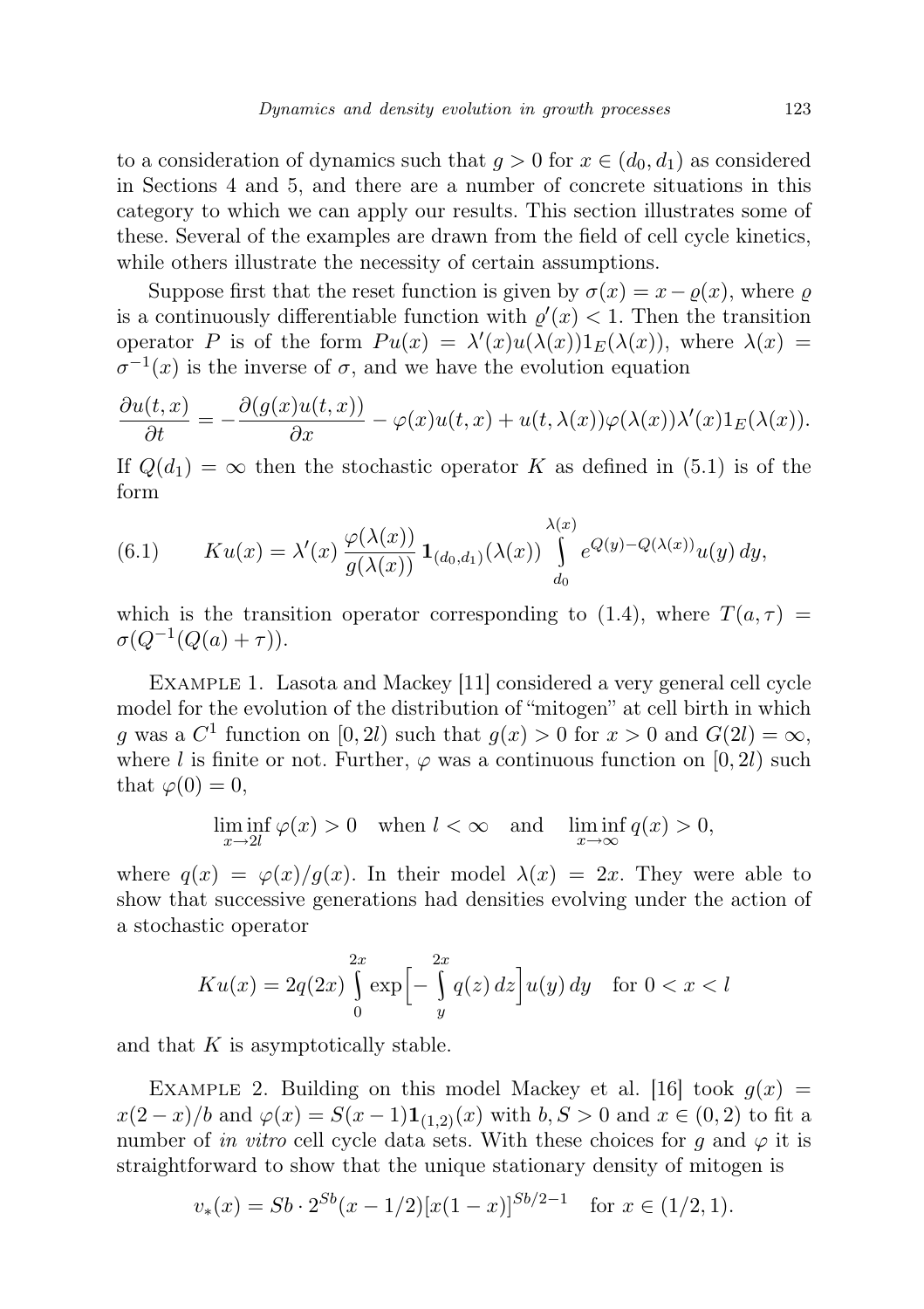Assume that  $E = (d_0, \infty)$  and  $Q(\infty) = \infty$ . We can rewrite the operator K given by  $(6.1)$  in the form

(6.2) 
$$
Ku(x) = \int_{d_0}^{\lambda(x)} -\frac{\partial}{\partial x} (e^{Q(y)-Q(\lambda(x))}) u(y) dy.
$$

Asymptotic properties of this operator have been well studied [8, 13, 3, 18].

PROPOSITION 2 ([8]). Assume that  $\varphi(x) > 0$  for  $x > d_0$  and  $Q(d_0) = 0$ . If

(6.3) 
$$
\liminf_{x \to \infty} (Q(\lambda(x)) - Q(x)) > 1
$$

then K as defined in  $(6.2)$  has a strictly positive invariant density and if  $Q(\lambda(x)) - Q(x) \leq 1$  for all  $x > d_0$  it has no invariant density.

REMARK 3. The assumption  $Q(d_0) = 0$  cannot be omitted in Proposition 2, as the following example shows.

Let  $E = (0, \infty)$ ,  $\lambda(x) = 2x$ , and  $Q(x) = b \log x$ . The operator K is now

$$
Ku(x) = \frac{b}{2^b x^{b+1}} \int_{0}^{2x} y^b u(y) \, dy.
$$

If we take  $u(x) = 1/x$  then  $Ku(x) = u(x)$  for all  $b > 0$ . This shows that K has a subinvariant function which is strictly positive and not integrable. Since K overlaps supports, it has no invariant density  $[18,$  Remark 6 for any  $b > 0$ , but condition (6.3) holds whenever  $b \log 2 > 1$ .

Example 3. Consider the following functions:

 $g(x) = k, \quad k > 0, \quad \varphi(x) = px^{\alpha}, \quad p > 0, \alpha > -1, \quad \lambda(x) = 2x, \quad x > 0.$ We have  $G(x) = kx$  and  $Q(x) = bx^{\alpha+1}/(\alpha+1)$ , where  $b = p/k$ . The operator  $K$  has a strictly positive invariant density, by Proposition 2. Thus the semigroup  $\{P(t)\}_{t>0}$  is stochastic, by Theorem 6, and it is partially integral, by Proposition 1, since  $g(x/2) \neq g(x)/2$  for all x. The domain of the operator A is

$$
\mathcal{D}(A) = \Big\{ u \in L^1[0, \infty) : u(0) = 0, \, u \in AC, \, u' \in L^1, \, \int_0^\infty x^\alpha |u(x)| \, dx < \infty \Big\}.
$$

The stationary density  $u_* \in \mathcal{D}(A)$  for the semigroup  $\{P(t)\}_{t>0}$  is a solution of the equation

$$
u'(x) = -bx^{\alpha}u(x) + 2b(2x)^{\alpha}u(2x), \quad x > 0,
$$

and is given by

$$
u_*(x) = \sum_{n=0}^{\infty} c_n e^{-Q(2^n x)},
$$
 where  $c_n = \frac{2^{\alpha+1}}{1 - 2^{n(\alpha+1)}} c_{n-1}, \quad n \ge 1,$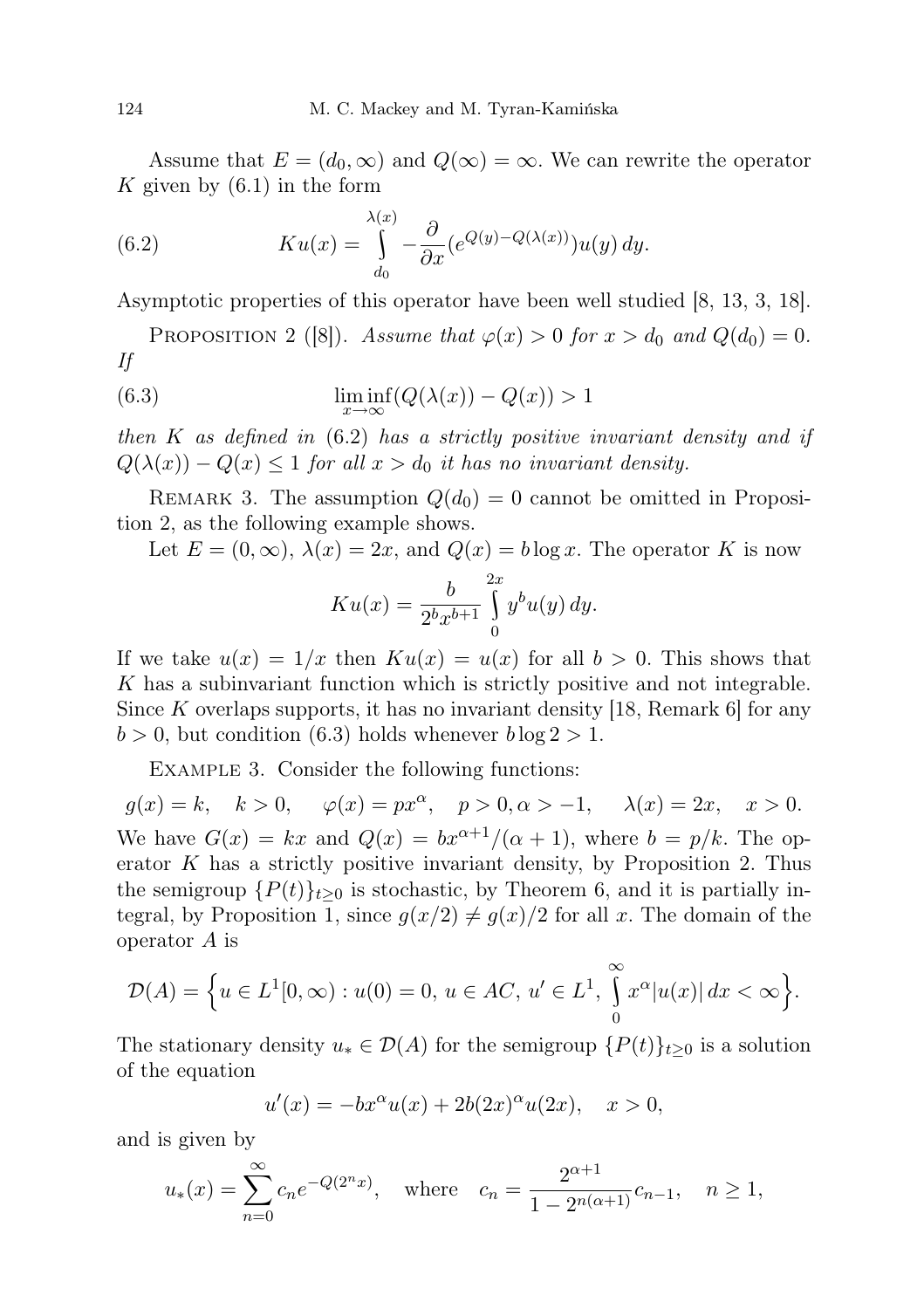and  $c_0$  is a normalizing constant. The stationary density  $v_*$  for the operator K is given by  $v_*(x) = cx^\alpha u_*(2x)$ , where c is a normalizing constant.

We continue with the above example, but now we take  $\alpha = -1$  and show that for certain values of the parameter  $b$  the semigroup is stochastic and for others it is not. Observe that we have  $Q(x) = b \log x$ , thus the operator K is the operator from Remark 3 and it is not asymptotically stable.

EXAMPLE 4. Let the functions g and  $\lambda$  be as in Example 3. Let  $Q(x)$  =  $b \log x$ , where  $b = p/k$ . We have

$$
P(\varphi R_1)u(x) = \frac{be^{-2kx}}{2^b x^{b+1}} \int_{0}^{2x} e^{ky} y^b u(y) dy.
$$

If we take  $u(x) = x^{\beta - 1} e^{-kx}$  then  $u \in L^1$  for  $\beta > 0$  and

$$
P(\varphi R_1)u(x) = \frac{b2^{\beta}}{b+\beta}u(x)e^{-kx}.
$$

Assume that  $b \log 2 < 1$ . Since we can find  $\beta > 0$  such that  $b2^{\beta} \leq b + \beta$ , the operator  $P(\varphi R_1)$  has a subinvariant strictly positive density, which shows that the semigroup  $\{P(t)\}_{t\geq 0}$  is stochastic, by Theorem 3.

Assume now that  $b \log 2 > 1$  and take  $k = 1$ . If we go back to (1.4) then

$$
a_n = \frac{1}{2} a_{n-1} e^{\tau_n/b}
$$
 and  $\mathbb{E}(a_n^{\gamma}) = \frac{\mathbb{E}(a_0^{\gamma})}{2^{n\gamma}} \left(\frac{b}{b-\gamma}\right)^n$ 

We can find  $\gamma < 1$  such that  $b2^{-\gamma} < b - \gamma$ . Since  $t_n = a_n - a_0 + \sum_{i=1}^n a_i$ , this shows that  $\sup_n \mathbb{E}(t_n^{\gamma}) < \infty$ , so that the process is defined only up to a finite random time and  $\{P(t)\}_{t\geq 0}$  cannot be stochastic.

Example 5. Tyson and Hannsgen [24] in their cell cycle model consider a special case of the model of [11] in which they let  $E = (\sigma, \infty)$ , where  $\sigma < 1$ , and consider the following functions:

$$
g(x) = kx, \quad \varphi(x) = \begin{cases} 0, & x < 1, \\ p, & x \ge 1, \end{cases} \quad \sigma(x) = \sigma x.
$$

They show that the unique steady state  $v_*$  is given by

$$
v_*(x) = \frac{r-1}{\sigma} \left(\frac{x}{\sigma}\right)^{-r},
$$

where the exponent  $r > 1$  must satisfy

$$
b - (r - 1) = b\sigma^{r-1}
$$
 and  $b \ln \frac{1}{\sigma} > 1$ , where  $b = \frac{p}{k}$ .

In this example we have  $g(\sigma x) = \sigma g(x)$  for all x and the semigroup  $\{P(t)\}_{t\geq 0}$ is not partially integral. Although it has a unique strictly positive stationary density, it is not asymptotically stable due to a possible synchronization [5].

.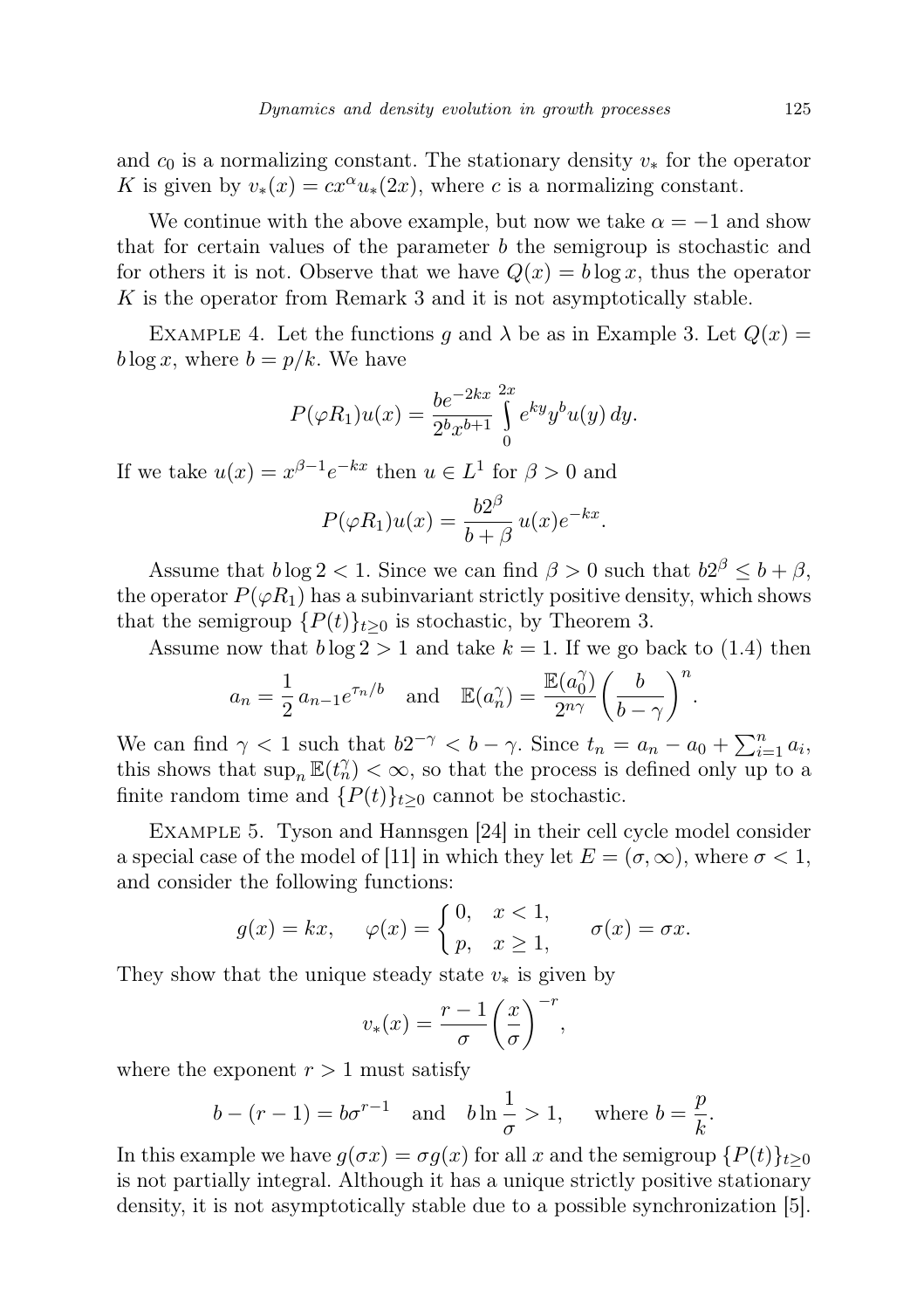We conclude this section with an example when the reset function  $\sigma$ depends additionally on an external variable. Let  $E = (0, \infty)$ ,  $\Theta = (0, 1)$ ,  $\nu$ be a measure on  $\Theta$  with a density h, and the reset function  $\sigma$  be of the form  $\sigma(x,\theta) = x - \theta x$ . Then the transition operator P has the kernel

$$
p(x, y) = 1_{(0,x)}(y)\psi\left(\frac{x}{y}\right)\frac{1}{y}, \quad \text{where } \psi(\theta) = h(1-\theta),
$$

and the evolution equation is

$$
\frac{\partial u(t,x)}{\partial t} = -\frac{\partial g(x)u(t,x)}{\partial x} - \varphi(x)u(t,x) + \int_{x}^{\infty} \psi\left(\frac{x}{y}\right) \frac{\varphi(y)}{y} u(t,y) dy.
$$

The operator  $K$  has the kernel

(6.4) 
$$
k(x,y) = \int_{\max\{x,y\}}^{\infty} \psi\left(\frac{x}{z}\right) \frac{\varphi(z)}{zg(z)} e^{Q(y)-Q(z)} dz, \quad x, y \in (0,\infty).
$$

EXAMPLE 6. Suppose that  $\varphi(x)/g(x) = bx^{\alpha}$  for all  $x > 0$ , where  $b > 0$ and  $\alpha > -1$ . We have  $Q(x) = bx^{\alpha+1}/(\alpha+1)$ . We provide the form of the invariant density for K when  $\psi(z) = \beta z^{\beta - 1}$  for  $z \in [0, 1]$  and  $\beta > 0$ . It is easily seen that the invariant density is of the form

$$
v_*(x) = \frac{b^{\gamma}}{(\alpha+1)^{1+\gamma} \Gamma(\gamma)} x^{\beta-1} e^{-Q(x)}, \quad \gamma = \frac{\beta}{\alpha+1}.
$$

We have

$$
R_0 v_*(x) = \frac{x v_*(x)}{\beta g(x)}.
$$

If  $R_0v_* \in L^1$  then  $\{P(t)\}\$ is an asymptotically stable stochastic semigroup by Theorem 6. For example when  $\alpha = 0$  then  $v_*$  is the gamma distribution, while if  $\alpha = \beta = 1$  then

$$
v_*(x) = \frac{\sqrt{b}}{2\sqrt{2\pi}} e^{-bx^2/2}.
$$

7. Decay instead of growth. We assumed in Sections 4 and 5 that  $g(x) > 0$  for  $x \in (d_0, d_1)$ , and illustrated the applicability of our results to concrete situations in Section 6. In this section we discuss a situation when instead of growth there is degradation, so now we suppose that  $g(x) < 0$ for  $x \in (d_0, d_1)$ . Results analogous to those of Sections 4 and 5 with similar proofs are valid in this case, and we illustrate the applicability of these to models for the stochastic regulation of gene expression.

Let the functions  $G, Q$  be defined as in  $(4.1)$ . Observe that now  $G$  is decreasing and Q is nonincreasing. If  $G(d_0) = +\infty$  then  $\pi_t(E) \subseteq E$  for all  $t \geq 0$  and  $t \mapsto \pi_t x$  is decreasing. Let  $\{P_0(t)\}_{t>0}$  and  $\{S(t)\}_{t>0}$  be as in (4.2) and (4.3). Thus, if  $g < 0$  and  $G(d_0) = +\infty$  the conclusions of Theorem 4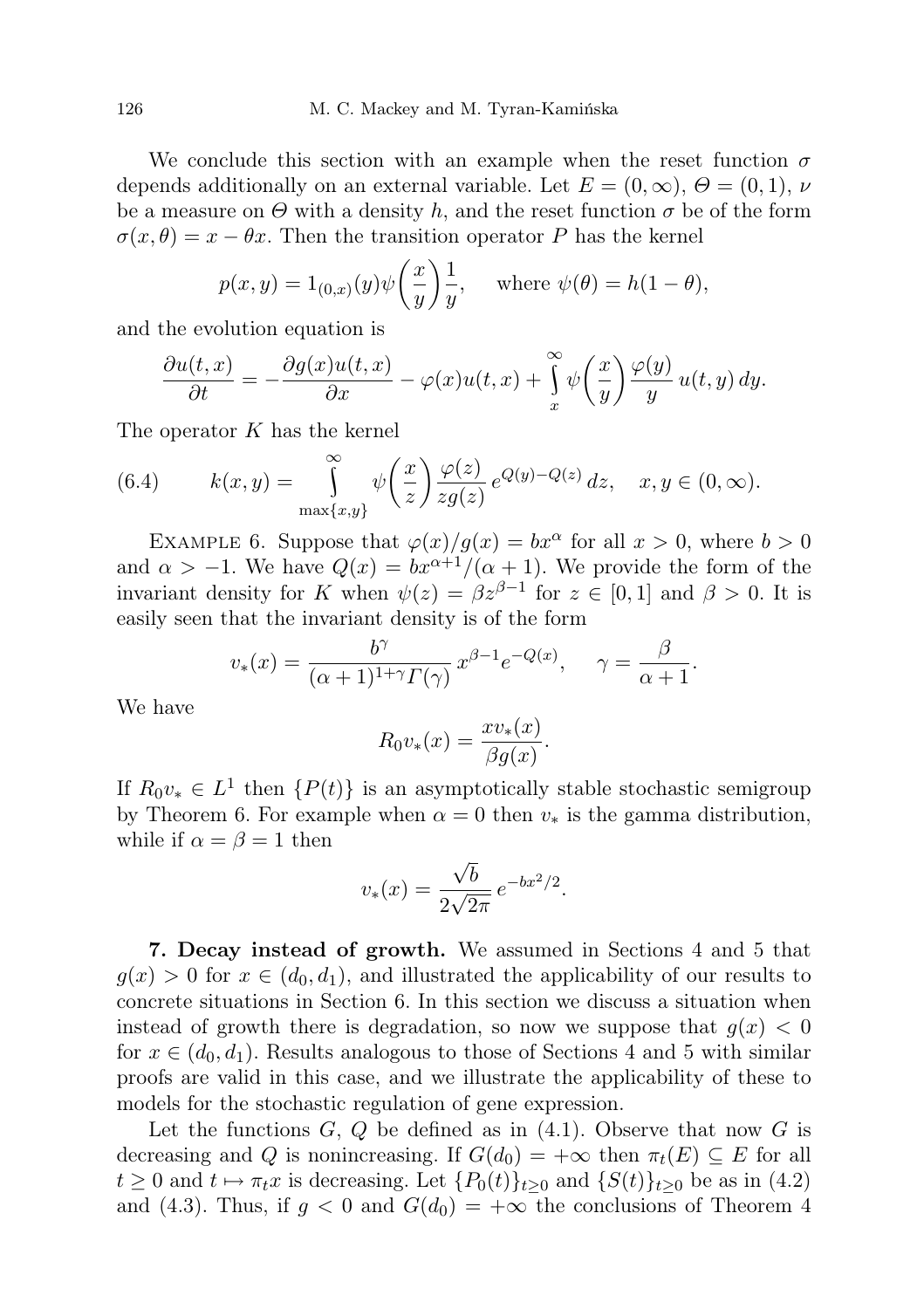remain valid. The analogue of Theorem 5 with the same method of proof reads as follows.

THEOREM 7. If  $g < 0$  and  $G(d_0) = +\infty$  then the operator  $A_0$  defined on the domain

(7.1) 
$$
\mathcal{D}(A_0) = \{ u \in L^1 : gu \in AC, A_0 u \in L^1, \lim_{x \uparrow d_1} g(x)u(x) = 0 \}
$$

is the generator of the semigroup  $\{P_0(t)\}_{t\geq 0}$  and the operator A defined on  $\mathcal{D}(A) = \mathcal{D}(A_0) \cap L^1_{\varphi}$  is the generator of  $\{S(t)\}_{t \geq 0}$ .

Moreover, the resolvent of the operator  $A$  is of the form

$$
R(\lambda, A)v(x) = \int_{x}^{d_1} \frac{1}{|g(x)|} e^{Q_\lambda(y) - Q_\lambda(x)} v(y) dy, \quad v \in L^1.
$$

The operator  $R_0$  is now defined with the help of the function

$$
r_0(x,y) = \mathbf{1}_{(x,d_1)}(y) \frac{1}{|g(x)|} e^{Q(y) - Q(x)}
$$

and the assertions of Theorem 6 remain valid under the assumption that  $g < 0$  and  $G(d_0) = Q(d_0) = +\infty$ .

In particular, if the operator  $P$  has kernel  $p$  then the operator  $K$  has the kernel  $\overline{u}$ 

$$
k(x,y) = \int_{d_0}^{g} p(x,z) \frac{\varphi(z)}{|g(z)|} e^{Q(y)-Q(z)} dz
$$

and is stochastic if and only if  $Q(d_0) = \infty$ .

Let  $E = \Theta = (0, \infty)$  and  $\sigma(x, \theta) = x + \theta$ . Then the operator P is the convolution operator with the measure  $\nu$ , i.e. if  $\zeta_1$  has density u and  $\theta_1$ has distribution  $\nu$  then Pu is the density of  $\zeta_1 + \eta_1$ . Assume that  $\nu$  has a density h. Then

$$
p(x, y) = \mathbf{1}_{(0,x)}(y)h(x - y),
$$

so that our evolution equation is

$$
\frac{\partial u(t,x)}{\partial t} = -\frac{\partial g(x)u(t,x)}{\partial x} - \varphi(x)u(t,x) + \int_{0}^{x} h(x-y)\varphi(y)u(t,y) dy.
$$

Example 7. Friedman et al. [6] have considered stochastic aspects of gene expression following from bursts of protein production, and their formulations are special cases of our results. Identifying their  $w$  and  $c$  with  $w(x-y)dy = h(x-y)dy - \delta_x(dy)$  and  $\varphi(x) = k_1c(x)$  and taking  $g(x) = -\gamma x$ , our equation becomes identical, in a steady state situation to their equation  $(6)$ ,

$$
-\frac{\partial \gamma x u_*(x)}{\partial x} = \int_{0}^{x} \varphi(y) u_*(y) w(x - y) dy.
$$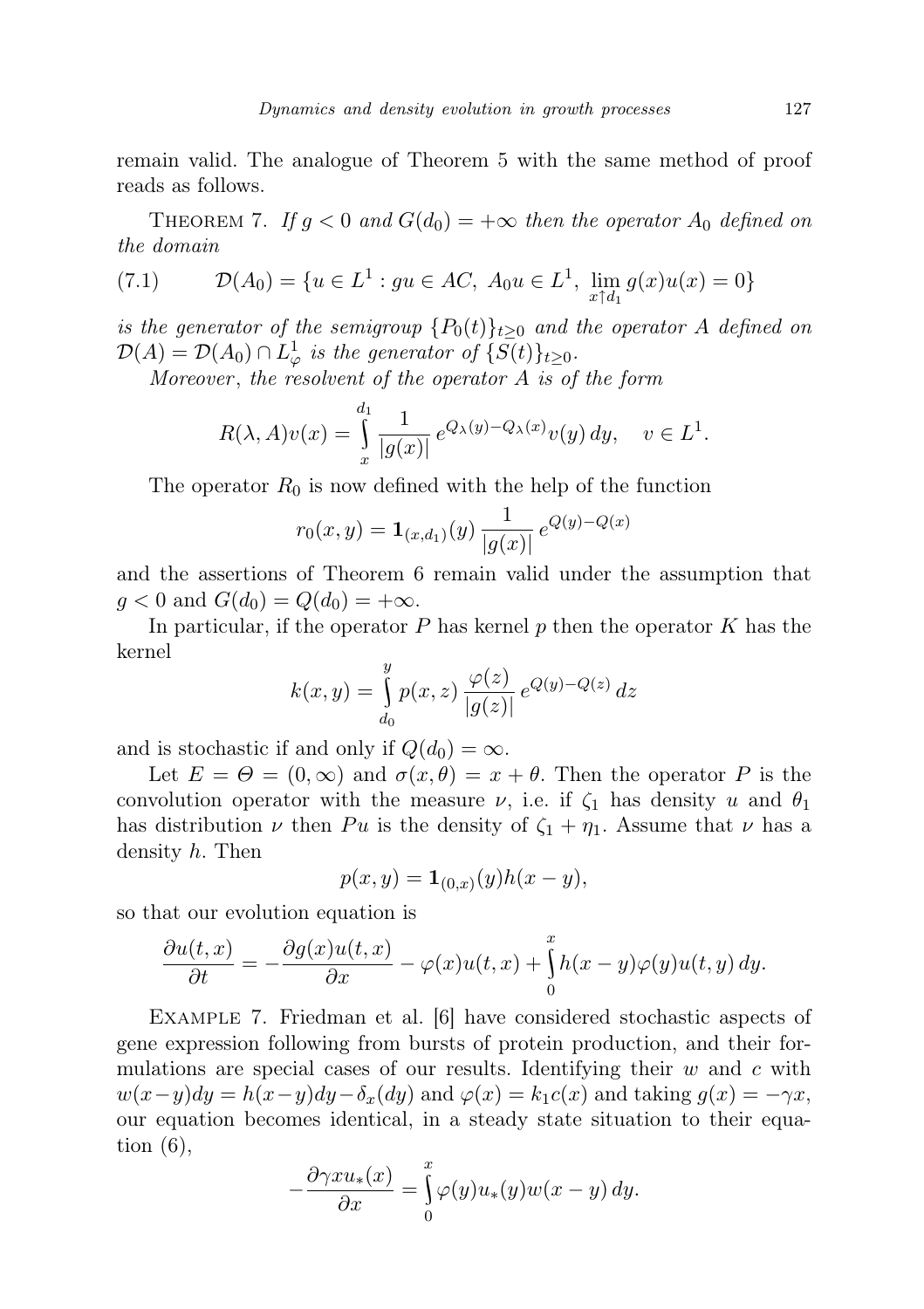Then, following [6], let  $h(y) = (1/b)e^{-y/b}$  be the exponential distribution and let, in their first model,  $\varphi(x) = k_1$ . Then the equation, as they have shown, has as a solution the density of the gamma distribution. In considering the second model of [6] that treated transcription factor regulation of its own transcription, we are led to consider the function

$$
\varphi(x) = k_1 \, \frac{1}{1+x^{\alpha}} + k_1 \varepsilon.
$$

As they have shown, the corresponding density is given by

$$
u_*(x) = cx^{a(1+\varepsilon)-1}e^{-x/b} \left[\frac{1}{1+x^{\alpha}}\right]^{a/\alpha},
$$

where  $c$  is a normalizing factor.

Acknowledgments. This work was supported by the Natural Sciences and Engineering Research Council (NSERC, Canada), by the Mathematics of Information Technology and Complex Systems (MITACS, Canada), and by the State Committee for Scientific Research (Poland) Grant N N201 0211 33 (MT-K). This research was partially carried out while MCM was visiting the Institut für theoretische Physik, Universität Bremen, and while MT-K was visiting McGill University.

## References

- [1] J. Banasiak, On an extension of the Kato–Voigt perturbation theorem for substochastic semigroups and its application, Taiwanese J. Math. 5 (2001), 169–191.
- [2] J. Banasiak and L. Arlotti, Perturbations of Positive Semigroups with Applications, Springer Monogr. Math., Springer, London, 2006.
- [3] K. Baron and A. Lasota, Asymptotic properties of Markov operators defined by Volterra type integrals, Ann. Polon. Math. 58 (1993), 161–175.
- [4] A. Bobrowski, T. Lipniacki, K. Pichór, and R. Rudnicki, Asymptotic behavior of distributions of mRNA and protein levels in a model of stochastic gene expression, J. Math. Anal. Appl. 333 (2007), 753–769.
- [5] O. Diekmann, H. J. A. M. Heijmans, and H. R. Thieme, On the stability of the cell size distribution, J. Math. Biol. 19 (1984), 227–248.
- [6] N. Friedman, L. Cai, and X. Xie, Linking stochastic dynamics to population distribution: An analytical framework of gene expression, Phys. Rev. Lett. 97 (2006), 168302–1/4.
- [7] G. Frosali, C. V. M. van der Mee, and F. Mugelli, A characterization theorem for the evolution semigroup generated by the sum of two unbounded operators, Math. Methods Appl. Sci. 27 (2004), 669–685.
- [8] H. Gacki and A. Lasota, Markov operators defined by Volterra type integrals with advanced argument, Ann. Polon. Math. 51 (1990), 155–166.
- [9] D. Gillespie, Exact stochastic simulation of coupled chemical reactions, J. Phys. Chem. 81 (1977), 2340–2361.